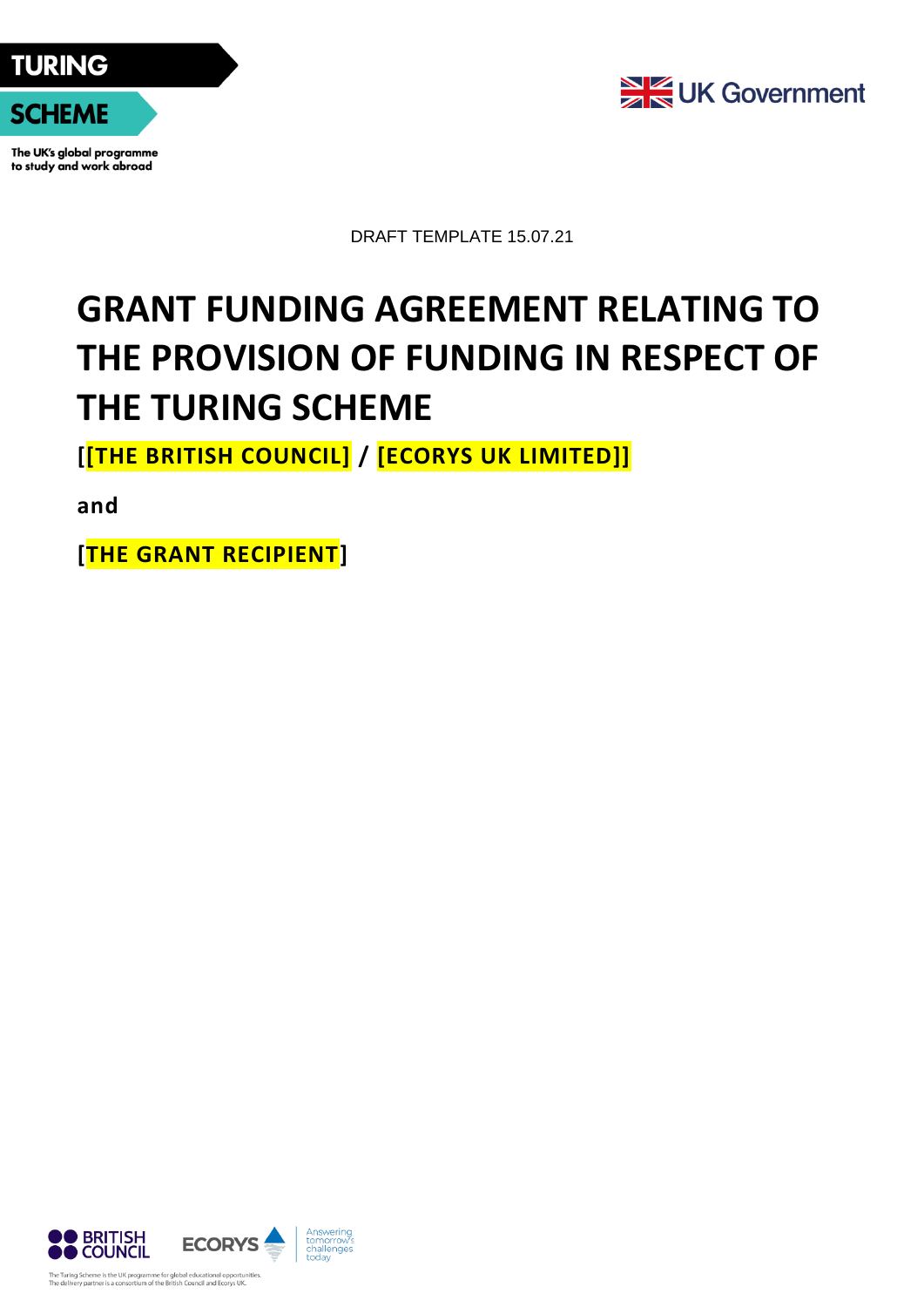## **CONTENTS**

| 1. |                                                                      |
|----|----------------------------------------------------------------------|
| 2. |                                                                      |
| 3. |                                                                      |
| 4. |                                                                      |
| 5. |                                                                      |
| 6. |                                                                      |
| 7. | MONITORING AND REPORTING VIA THE LIVE REPORTING TOOL17               |
| 8. |                                                                      |
|    | 9. FINANCIAL MANAGEMENT AND PREVENTION OF BRIBERY, CORRUPTION, FRAUD |
|    |                                                                      |
|    |                                                                      |
|    |                                                                      |
|    |                                                                      |
|    |                                                                      |
|    |                                                                      |
|    |                                                                      |
|    |                                                                      |
|    |                                                                      |
|    |                                                                      |
|    | 20. SPENDING CONTROLS - MARKETING, ADVERTISING, COMMUNICATIONS AND   |
|    |                                                                      |
|    |                                                                      |
|    |                                                                      |
|    |                                                                      |
|    | 25. CLAWBACK, EVENTS OF DEFAULT, TERMINATION AND RIGHTS RESERVED FOR |
|    |                                                                      |
|    |                                                                      |
|    |                                                                      |
|    |                                                                      |
|    |                                                                      |
|    |                                                                      |
|    |                                                                      |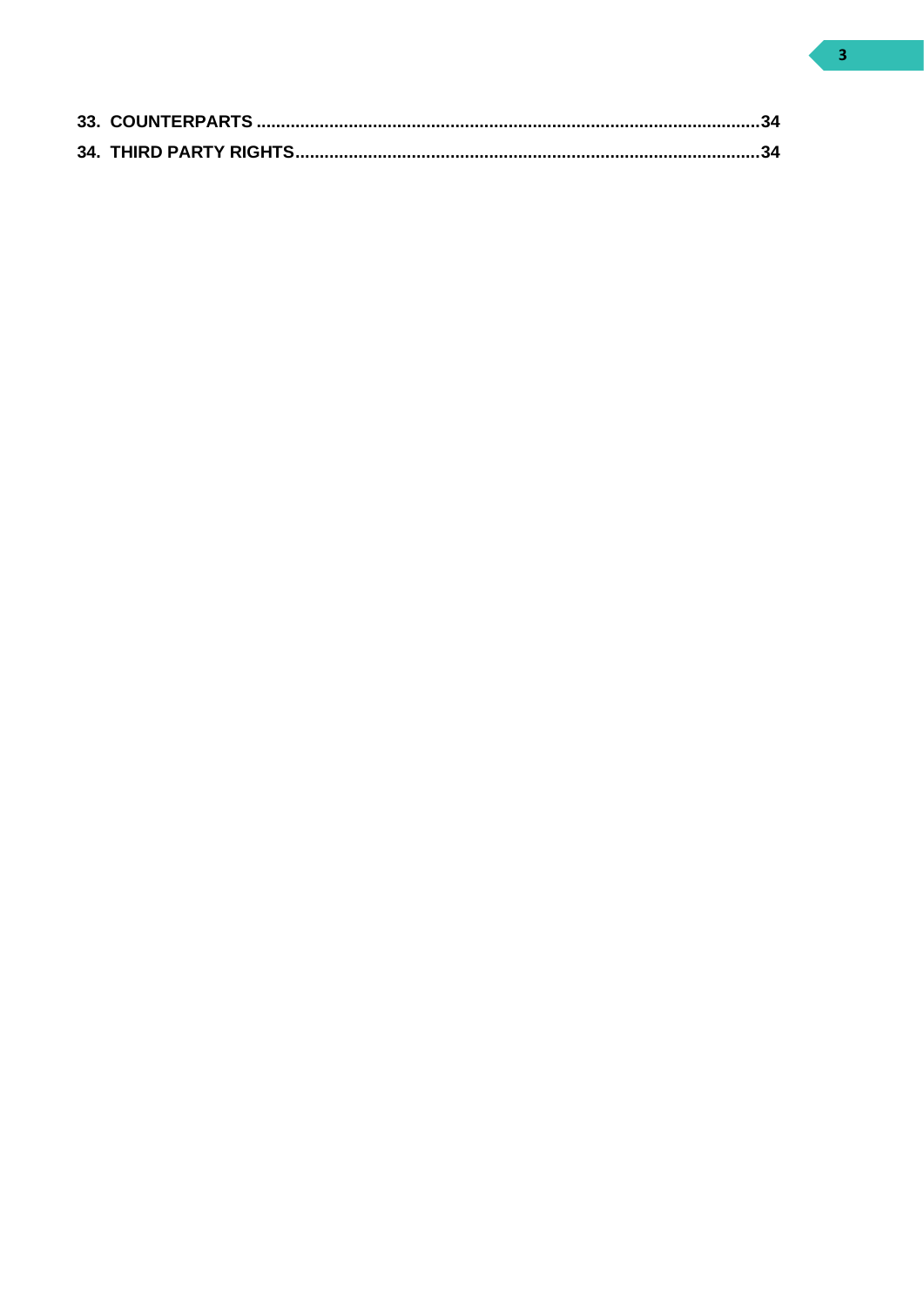#### **This Grant Funding Agreement** is made on [insert date of signature]

#### **Between:**

- (1) [[THE BRITISH COUNCIL (Charity Number 209131) whose registered office is 1 Redman Place, Stratford, London, E20 1JQ or [ECORYS UK LIMITED (Company Number 01650169) whose registered office is Albert House, Quay Place, 92-93 Edward Street, Birmingham, B1 2RA]] (the "**Turing Scheme Administrator**" or "**TSA**");
- (2) **INSERT THE FULL NAME OF THE GRANT RECIPIENT]**, whose principal address is at [ADDRESS] (the "**Grant Recipient"**).

**In relation to:**

**Project Name: [insert project name]**

**Project Number: [insert project number (if applicable) otherwise remove]**

#### **BACKGROUND**

- (A) The TSA has entered into a contract with the Secretary of State for Education relating to the provision of Grant funding under the Turing Scheme. The body providing the funding for the Grant is the Department for Education.
- (B) The TSA will provide the Grant to the Grant Recipient as provided for in this Grant Funding Agreement.
- (C) The Grant Recipient will use the Grant solely for the Funded Activities.

The conditions collectively (the "**Conditions"**) are as follows:

#### <span id="page-3-0"></span>**1. INTRODUCTION**

- 1.1 This Grant Funding Agreement sets out the conditions which apply to the Grant Recipient receiving the Grant from the TSA up to the Maximum Sum.
- 1.2 The TSA and the Grant Recipient have agreed that the TSA will provide the Grant up to the Maximum Sum (defined below) as long as the Grant Recipient uses the Grant in accordance with this Grant Funding Agreement.
- 1.3 The TSA makes the Grant to the Grant Recipient to facilitate international mobilities on the basis of the Grant Recipient's Grant Application and the Conditions set out in this Grant Funding Agreement.
- 1.4 The Parties confirm that it is their intention to be legally and contractually bound by this Grant Funding Agreement.

#### <span id="page-3-1"></span>**2. DEFINITIONS AND INTERPRETATION**

2.1 Where they appear in these Conditions:

| Annex | means the annexes attached to these Conditions which form part |
|-------|----------------------------------------------------------------|
|       | of the Grant Funding Agreement;                                |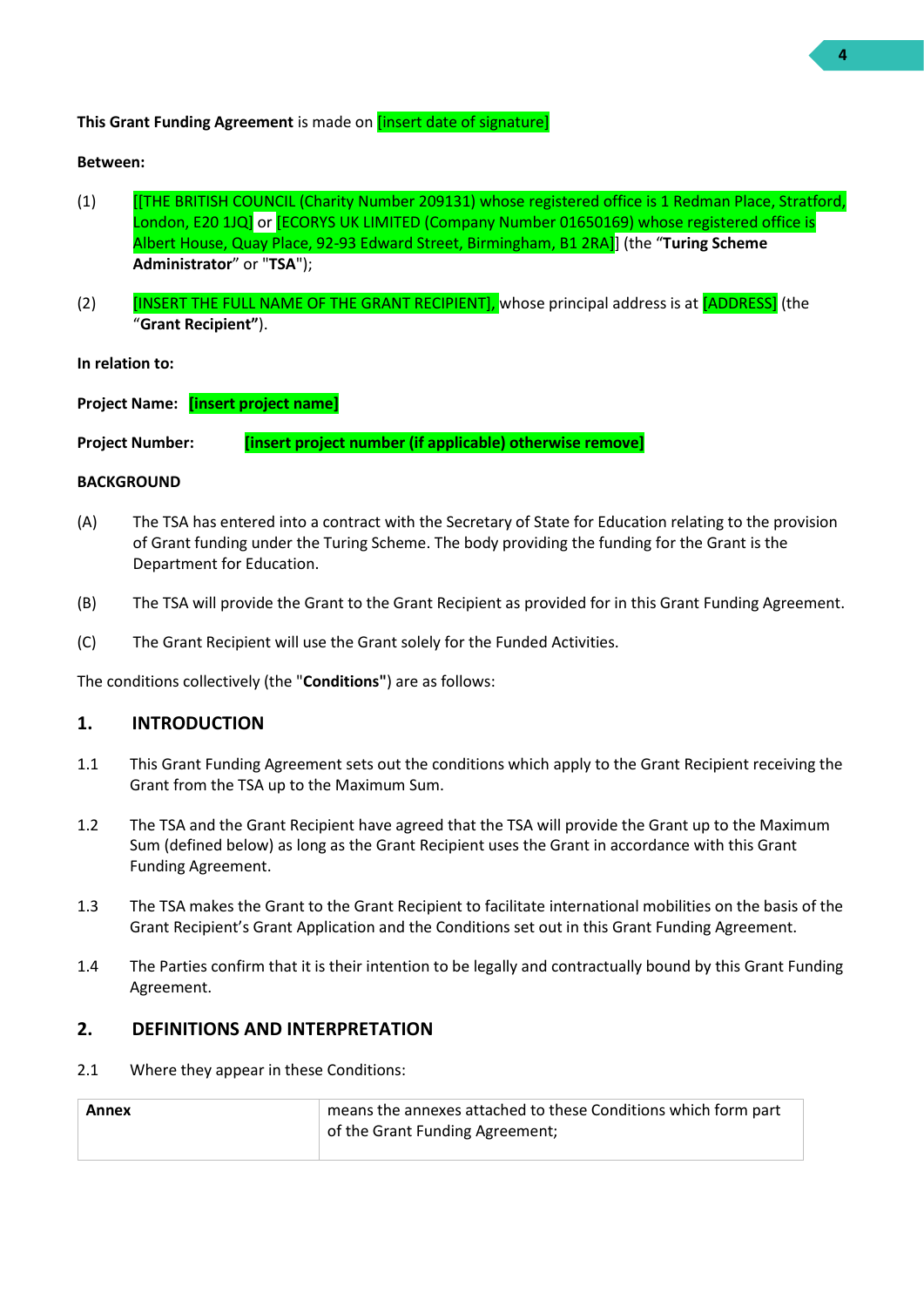| <b>Anticipated Point of</b><br><b>Expenditure</b> | means the point when the Grant Recipient needs to spend the<br>Grant for costs associated with the administration and<br>implementation of mobility activities;                                                                                                                                                                                                                                                                                                                                                                                                                                                                                                                                                                                                                                                                                                                                                                                          |
|---------------------------------------------------|----------------------------------------------------------------------------------------------------------------------------------------------------------------------------------------------------------------------------------------------------------------------------------------------------------------------------------------------------------------------------------------------------------------------------------------------------------------------------------------------------------------------------------------------------------------------------------------------------------------------------------------------------------------------------------------------------------------------------------------------------------------------------------------------------------------------------------------------------------------------------------------------------------------------------------------------------------|
| <b>Approved Project Plan</b>                      | means the project plan contained in the Grant Recipient's Grant<br>Application and approved by the TSA;                                                                                                                                                                                                                                                                                                                                                                                                                                                                                                                                                                                                                                                                                                                                                                                                                                                  |
| <b>Asset</b>                                      | means any assets that are to be purchased or developed using the<br>Grant including equipment or any other assets which may be a<br>Fixed Asset as appropriate in the relevant context, and Assets will<br>be construed accordingly;                                                                                                                                                                                                                                                                                                                                                                                                                                                                                                                                                                                                                                                                                                                     |
| <b>Asset Owning Period</b>                        | means the period during which the Assets are recorded as Assets in<br>the Grant Recipient's accounts;                                                                                                                                                                                                                                                                                                                                                                                                                                                                                                                                                                                                                                                                                                                                                                                                                                                    |
| <b>Associated Funding</b>                         | means any funding obtained by the Grant Recipient from a Third<br>Party in connection with or as a contribution to the Funded<br>Activities;                                                                                                                                                                                                                                                                                                                                                                                                                                                                                                                                                                                                                                                                                                                                                                                                             |
| <b>Bribery Act</b>                                | means the Bribery Act 2010 and any subordinate legislation made<br>under that Act from time to time together with any guidance or<br>codes of practice issued by the relevant government department<br>concerning this legislation;                                                                                                                                                                                                                                                                                                                                                                                                                                                                                                                                                                                                                                                                                                                      |
| <b>Change of Status</b>                           | means:<br>(a) [the sale of all or substantially all the assets of a Party; any<br>merger, consolidation or acquisition of a Party with, by or into<br>another corporation, entity or person, or any change in the<br>ownership of more than fifty per cent (50%) of the voting<br>capital stock of a Party in one or more related transaction(s) $\frac{1}{2}$ ];<br>(b) [there is any change, or any action or process of whatever<br>nature is commenced to effect any change, in the corporate<br>identity (excluding any change of name), and/or constitution of<br>the Grant Recipient] <sup>2</sup> ;<br>(c) [the Grant Recipient ceases to be a registered charity regulated<br>by the Charity Commission (or any successor body) or an<br>exempt charity; $J^3$<br>(d) [the Grant Recipient ceases to report to, and be monitored by,<br>any regulatory body to whose supervision it is subject at the<br>date of this Agreement] <sup>4</sup> ; |

 $<sup>1</sup>$  Limb (a) to be included where the Grant Recipient is a private sector company</sup>

 $2$  Limb (b) to be included where the Grant Recipient is a public sector or charitable body

 $3$  Limb (c) to be included where the Grant Recipient is a charitable body

<sup>&</sup>lt;sup>4</sup> Limb (d) to be included where the Grant Recipient is an education provider. If removed, definition of 'Material Adverse Effect' should also be removed.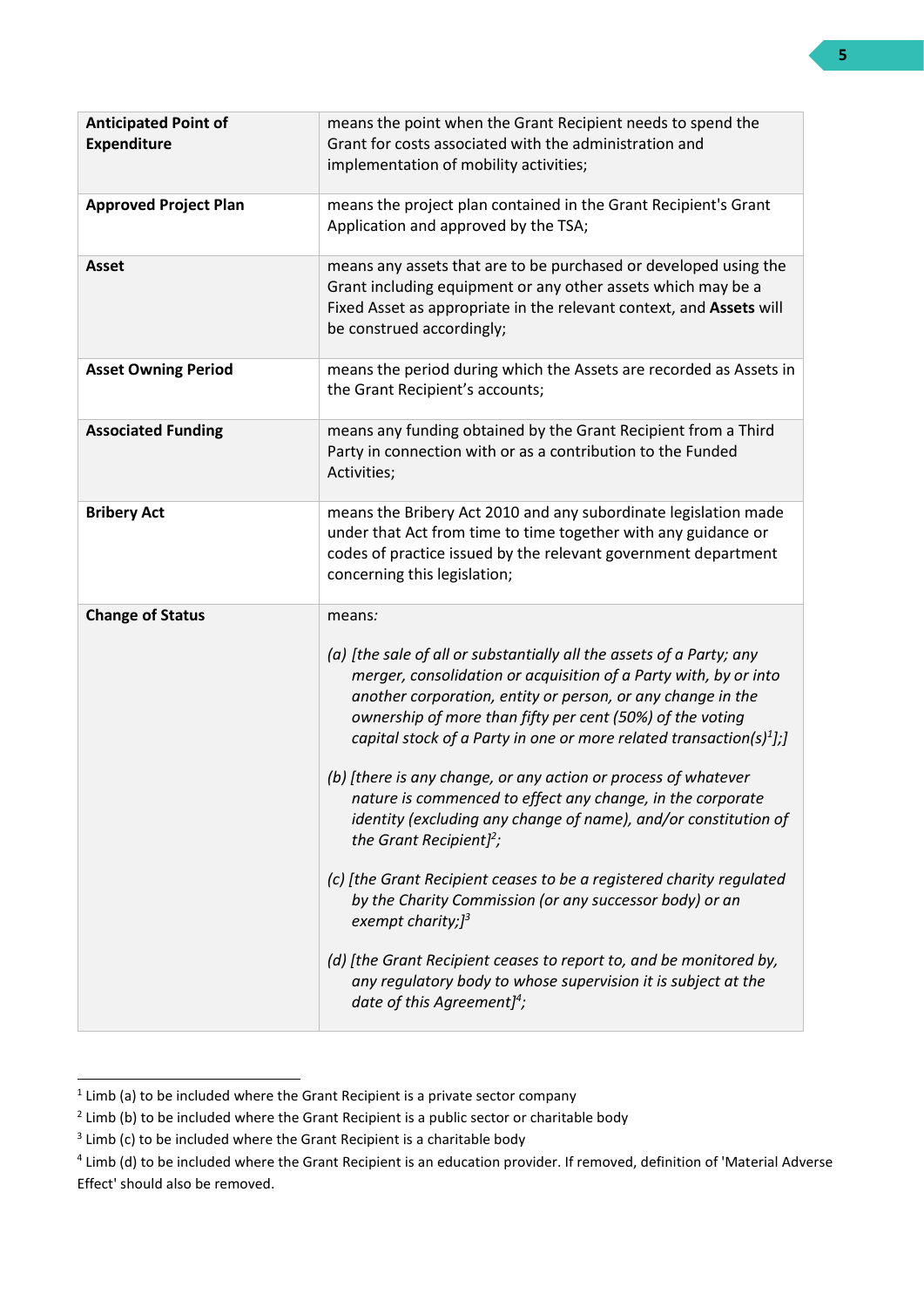|                                 | (e) [the TSA reasonably believes that any quasi government<br>support or support related to the sector in which the Grant<br>Recipient operates and which the Grant Recipient was receiving<br>at the date of this Grant Funding Agreement has been<br>withdrawn or has changed and, in the opinion of the TSA<br>(acting reasonably), such withdrawal or change has or is<br>reasonably likely to have a Material Adverse Effect <sup>5</sup> ]; or<br>(f) a substantial change is made to the general nature of the<br>business, operations activities of the Grant Recipient taken as a<br>whole from that carried on at the date of this Agreement;                                                                                                                                                                                                                                                                                                                                                                                                                                                                                                                                            |  |
|---------------------------------|----------------------------------------------------------------------------------------------------------------------------------------------------------------------------------------------------------------------------------------------------------------------------------------------------------------------------------------------------------------------------------------------------------------------------------------------------------------------------------------------------------------------------------------------------------------------------------------------------------------------------------------------------------------------------------------------------------------------------------------------------------------------------------------------------------------------------------------------------------------------------------------------------------------------------------------------------------------------------------------------------------------------------------------------------------------------------------------------------------------------------------------------------------------------------------------------------|--|
| <b>Code of Conduct</b>          | means the Code of Conduct for Recipients of Government General<br>Grants published by the Cabinet Office in November 2018 which is<br>available at<br>https://assets.publishing.service.gov.uk/government/uploads/syst<br>em/uploads/attachment_data/file/754555/2018-11-<br>06 Code of Conduct for Grant Recipients.pdf, including any<br>subsequent updates from time to time;                                                                                                                                                                                                                                                                                                                                                                                                                                                                                                                                                                                                                                                                                                                                                                                                                   |  |
| <b>Confidential Information</b> | means any information of a confidential nature (however<br>conveyed, recorded or preserved) which either Party or its<br>personnel may receive or obtain in connection with the conclusion<br>and/or operation of the Grant Funding Agreement whether before<br>or after the date of the Grant Funding Agreement, including but<br>not limited to:<br>(a)<br>any information that ought reasonably to be considered to<br>be confidential (whether or not it is so marked) relating to:<br>(i)<br>the business, affairs, customers, clients, suppliers<br>or plans of the disclosing Party; and<br>(ii)<br>the operations, processes, product information,<br>know-how, designs, trade secrets or software of<br>the disclosing Party or, if applicable, the<br>Department for Education; and<br>(b)<br>any information developed by the Parties in the course of<br>delivering the Funded Activities;<br>(c)<br>the Authority Personal Data;<br>(d)<br>any information derived from any of the above.<br>Confidential Information shall not include information which:<br>was public knowledge at the time of disclosure (otherwise<br>(e)<br>than by breach of paragraph 11 of these Conditions; |  |

<sup>&</sup>lt;sup>5</sup> Limb (e) to be included where the Grant Recipient is an education provider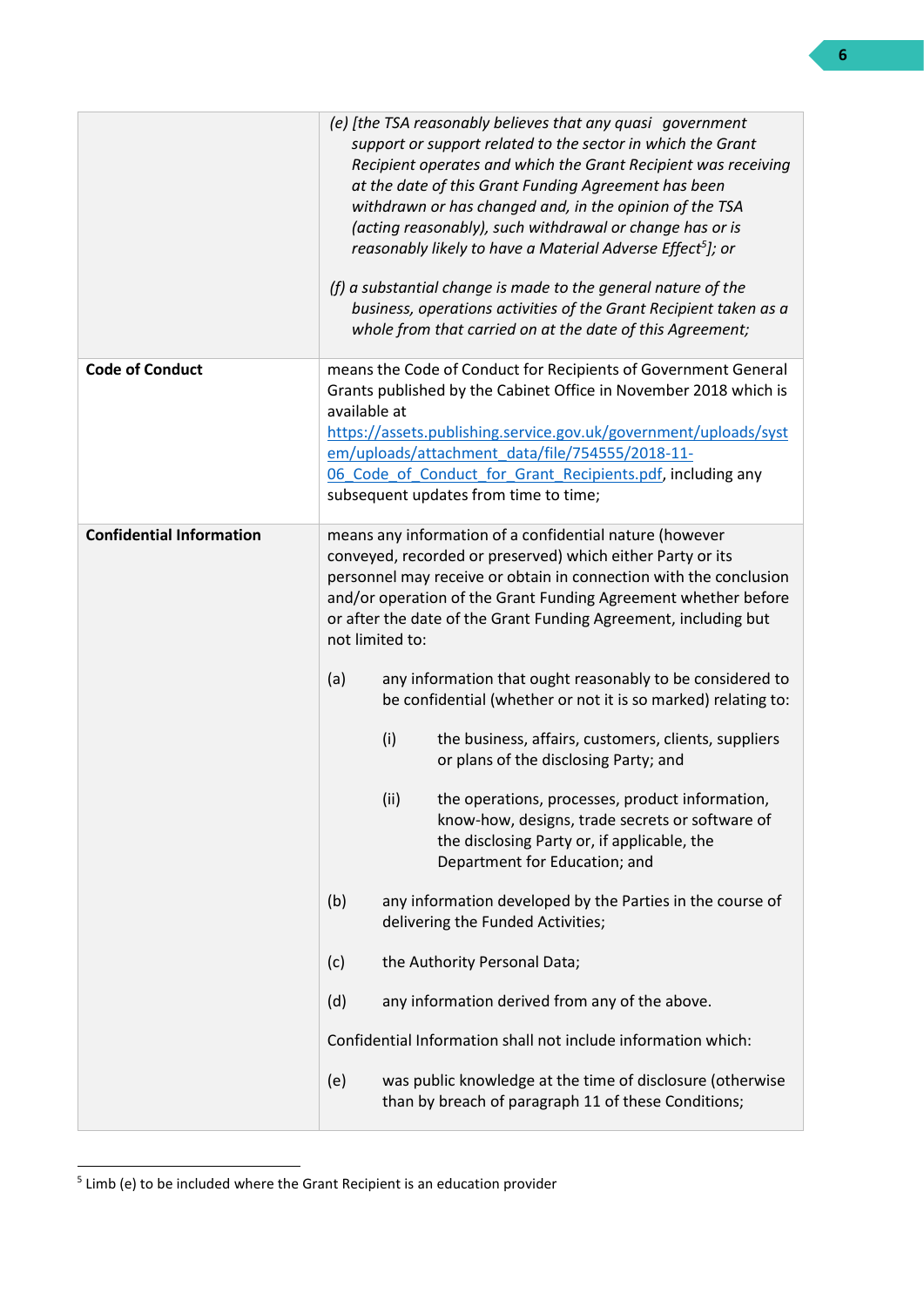|                                    | (f)<br>was in the possession of the receiving Party, without<br>restriction as to its disclosure, before receiving it from the<br>disclosing Party or, if applicable the Department for<br>Education;<br>(g)<br>is received from a Third Party (who lawfully acquired it)<br>without restriction as to its disclosure; or<br>(h)<br>is independently developed without access to the    |  |
|------------------------------------|-----------------------------------------------------------------------------------------------------------------------------------------------------------------------------------------------------------------------------------------------------------------------------------------------------------------------------------------------------------------------------------------|--|
|                                    | Confidential Information;                                                                                                                                                                                                                                                                                                                                                               |  |
| <b>Consortium Member</b>           | means any entity working with the Grant Recipient to deliver the<br>Funded Activities whether in whole or in part (but excludes sub-<br>contractors);                                                                                                                                                                                                                                   |  |
| <b>Contracting Authority</b>       | means any contracting authority (other than the TSA) as defined in<br>regulation 2 of the Public Contracts Regulations 2015 (as<br>amended);                                                                                                                                                                                                                                            |  |
| <b>Crown Body</b>                  | means the government of the United Kingdom (including the<br>Northern Ireland Assembly and Executive Committee, the Scottish<br>Executive and the National Assembly for Wales), including, but not<br>limited to, government ministers and government departments<br>and particular bodies, persons, commissions or agencies from time<br>to time carrying out functions on its behalf; |  |
|                                    | means:                                                                                                                                                                                                                                                                                                                                                                                  |  |
| <b>Data Protection Legislation</b> |                                                                                                                                                                                                                                                                                                                                                                                         |  |
|                                    | (a)<br>the UK GDPR;                                                                                                                                                                                                                                                                                                                                                                     |  |
|                                    | (b)<br>the GDPR, the Law Enforcement Directive (Directive (EU)<br>2016/680) and any applicable implementing Law as<br>amended from time to time;                                                                                                                                                                                                                                        |  |
|                                    | (c)<br>the Data Protection Act 2018 to the extent that it relates to<br>the processing of Personal Data and privacy; and                                                                                                                                                                                                                                                                |  |
|                                    | (d)<br>all applicable Law relating to the processing of Personal<br>Data and privacy;                                                                                                                                                                                                                                                                                                   |  |
| <b>Declaration</b>                 | means the following declaration:                                                                                                                                                                                                                                                                                                                                                        |  |
|                                    | "I certify that:                                                                                                                                                                                                                                                                                                                                                                        |  |
|                                    | the above claim is made in accordance with the Conditions<br>(a)<br>of the Grant Funding Agreement for the Turing Scheme;                                                                                                                                                                                                                                                               |  |
|                                    | (b)<br>any Grant received and spent has been used wholly for the<br>purposes for which it was given;                                                                                                                                                                                                                                                                                    |  |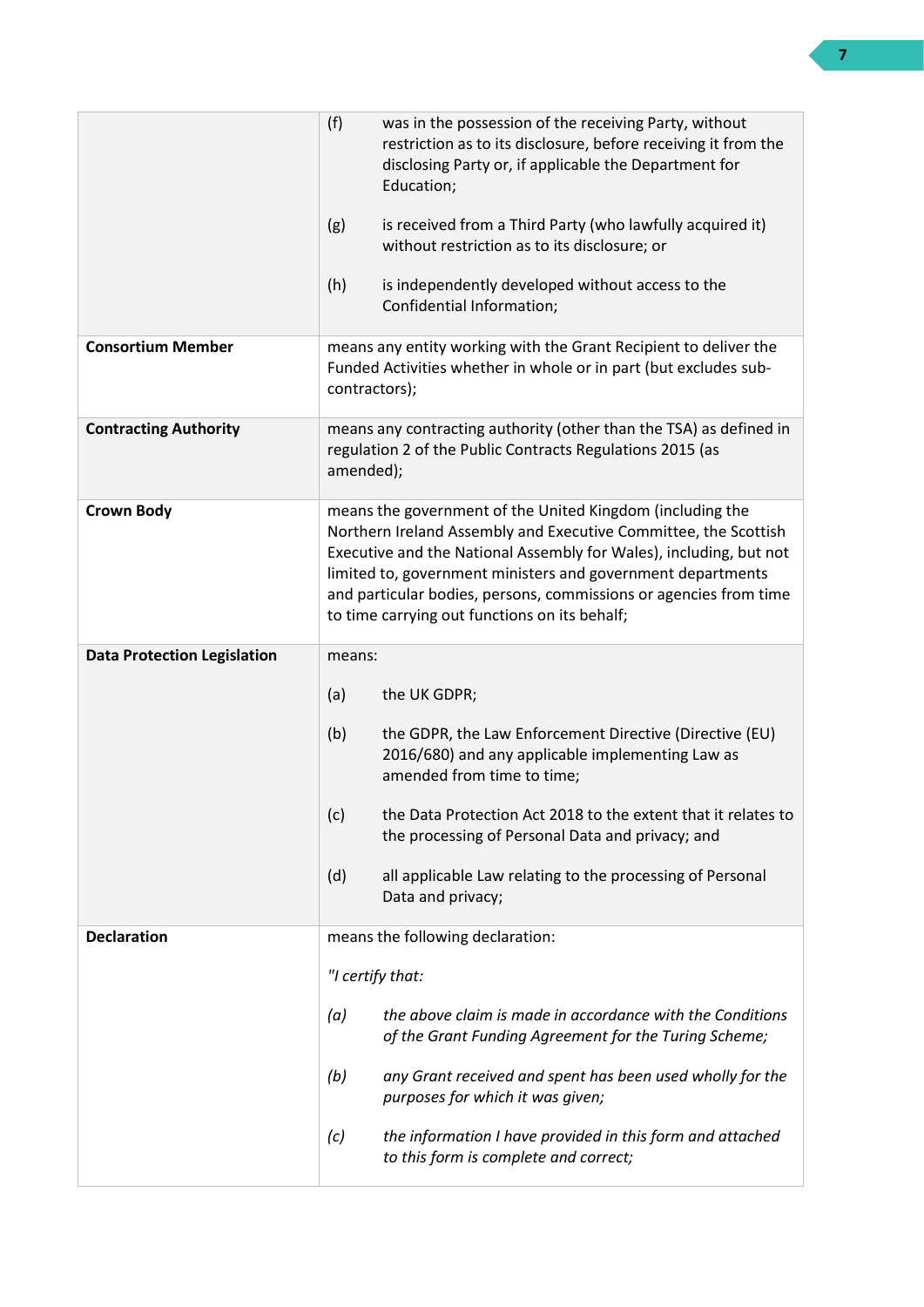|                             | (d)<br>the amount of Grant claimed on this form represents<br>expenditure incurred or to be incurred for the purposes for<br>which Grant is given; and                                                                                                                                                                                  |
|-----------------------------|-----------------------------------------------------------------------------------------------------------------------------------------------------------------------------------------------------------------------------------------------------------------------------------------------------------------------------------------|
|                             | supporting evidence of actual costs being claimed will be<br>(e)<br>provided within two (2) Working Days, if a request is<br>received from the TSA."                                                                                                                                                                                    |
| <b>Disposal</b>             | means the disposal, sale, transfer of an Asset or any interest in any<br>Asset and includes any contract for disposal;                                                                                                                                                                                                                  |
| <b>Domestic Law</b>         | means an applicable law, statute, bye-law, regulation, order,<br>regulatory policy, guidance or industry code, judgment of a<br>relevant court of law, or directives or requirements of any<br>regulatory body, delegated or subordinate legislation which<br>replaces EU law as a consequence of the UK leaving the European<br>Union; |
| <b>Duplicate Funding</b>    | means funding provided by a Third Party to the Grant Recipient,<br>which is for the same purpose for which the Grant was made, but<br>has not been declared to the TSA;                                                                                                                                                                 |
| <b>Eligibility Criteria</b> | mean the TSA's selection criteria used to determine who should be<br>grant recipients including the Grant Recipient;                                                                                                                                                                                                                    |
| <b>Eligible Expenditure</b> | means the expenditure incurred by the Grant Recipient during the<br>Funding Period for the purposes of delivering the Funded Activities<br>which comply in all respects with the eligibility rules set out in<br>paragraph 5 of these Conditions;                                                                                       |
| <b>EIR</b>                  | means the Environmental Information Regulations 2004;                                                                                                                                                                                                                                                                                   |
| <b>Equality Legislation</b> | means any and all legislation, applicable guidance and statutory<br>codes of practice relating to equality, diversity, non-discrimination<br>and human rights as may be in force in England and Wales,<br>Scotland and Northern Ireland from time to time including, but not<br>limited to, the Equality Act 2010 and the HRA;          |
| <b>Event of Default</b>     | means an event or circumstance set out in paragraph 25.1;                                                                                                                                                                                                                                                                               |
| <b>Final Report</b>         | means a report that is in its final form, that provides a complete<br>picture of the activities delivered and expenditure incurred by the<br>Grant Recipient for the completed mobilities placements in<br>sufficient detail to allow a budget reconciliation;                                                                          |
| <b>Financial Year</b>       | means from 1 April to 31 March;                                                                                                                                                                                                                                                                                                         |
| <b>Fixed Assets</b>         | means any Asset which consists of land, buildings, plant and<br>equipment acquired, developed, enhanced, constructed in<br>connection with the Funded Activities;                                                                                                                                                                       |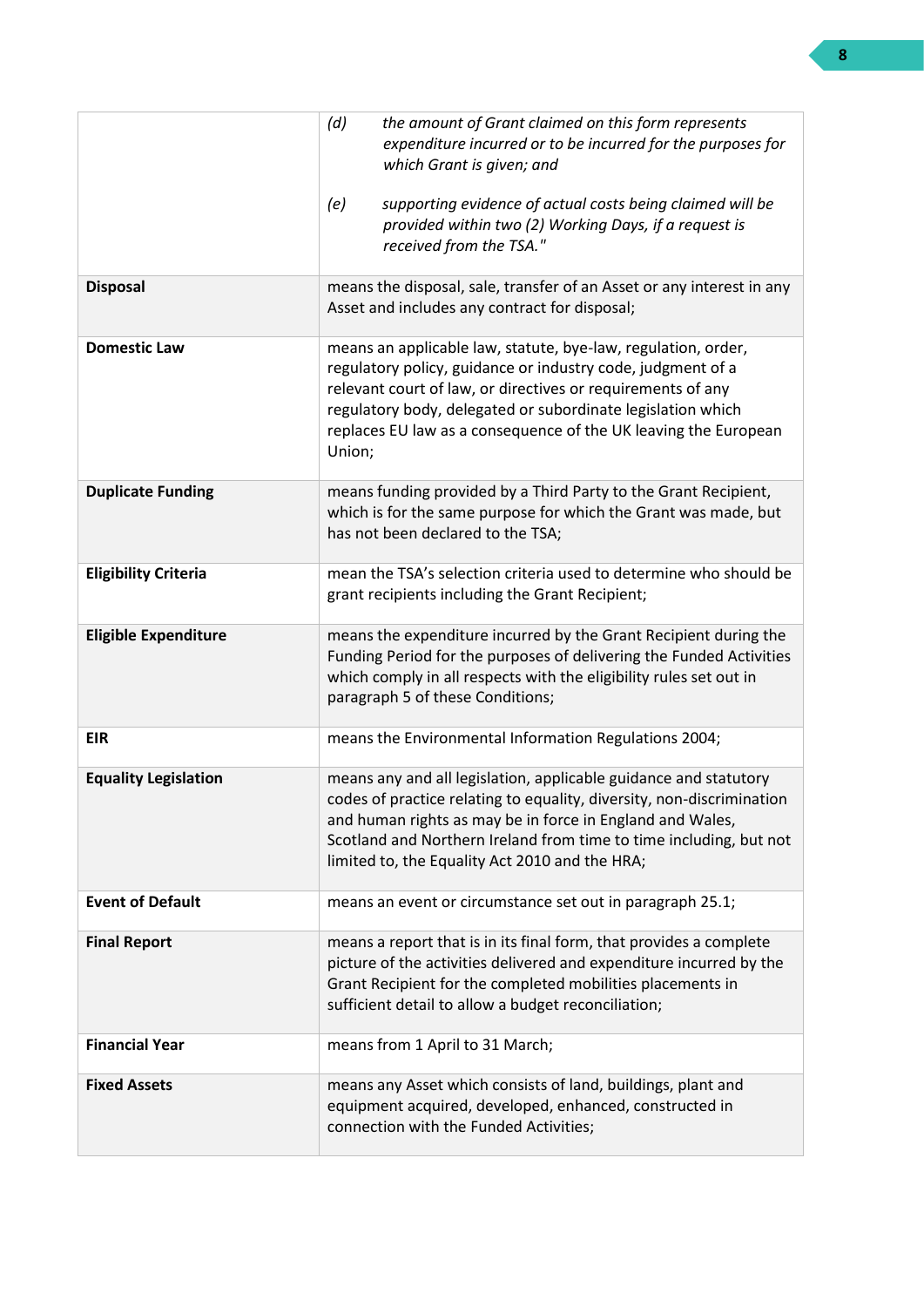| <b>FOIA</b>                                                  | means the Freedom of Information Act 2000 and any subordinate<br>legislation made under that Act from time to time together with<br>any guidance or codes of practice issued by the relevant<br>government department concerning the legislation;                                                                                                                                                                                             |  |
|--------------------------------------------------------------|-----------------------------------------------------------------------------------------------------------------------------------------------------------------------------------------------------------------------------------------------------------------------------------------------------------------------------------------------------------------------------------------------------------------------------------------------|--|
| <b>Force Majeure</b>                                         | means any event or occurrence which is outside the reasonable<br>control of the Party concerned and which is not attributable to any<br>act or failure to take reasonable preventative action by that Party,<br>including fire; flood; violent storm; pestilence; explosion; malicious<br>damage; armed conflict; acts of terrorism; nuclear, biological or<br>chemical warfare; or any other disaster, natural or man-made but<br>excluding: |  |
|                                                              | (a)<br>any industrial action occurring within the Grant Recipient's<br>organisation; or                                                                                                                                                                                                                                                                                                                                                       |  |
|                                                              | (b)<br>the failure by any sub-contractor of the Grant Recipient to<br>perform its obligations under any sub-contract;                                                                                                                                                                                                                                                                                                                         |  |
| <b>Funded Activities</b>                                     | means the activities set out in Annex 2 (Funded Activities);                                                                                                                                                                                                                                                                                                                                                                                  |  |
| <b>Funding Period</b>                                        | has the meaning given to it in paragraph 3.1;                                                                                                                                                                                                                                                                                                                                                                                                 |  |
| Gift                                                         | means any service, cash or item offered for personal benefit either:                                                                                                                                                                                                                                                                                                                                                                          |  |
|                                                              | (a)<br>at no cost; or                                                                                                                                                                                                                                                                                                                                                                                                                         |  |
|                                                              | (b)<br>at a cost that is less than commercial value;                                                                                                                                                                                                                                                                                                                                                                                          |  |
| <b>General Data Protection</b><br><b>Regulation and GDPR</b> | means (the General Data Protection Regulation (EU) 2016/679);                                                                                                                                                                                                                                                                                                                                                                                 |  |
| Grant                                                        | means the sum or sums the TSA will pay to the Grant Recipient in<br>accordance with paragraph 4 and subject to the provisions set out<br>at paragraph 25;                                                                                                                                                                                                                                                                                     |  |
| <b>Grant Application</b>                                     | means the application for the Grant submitted by the Grant<br>Recipient to the TSA;                                                                                                                                                                                                                                                                                                                                                           |  |
| <b>Grant Funding Agreement</b>                               | means these Conditions together with its annexes and schedules;                                                                                                                                                                                                                                                                                                                                                                               |  |
| <b>Grant Manager</b>                                         | means the individual who has been nominated by the TSA to be<br>the single point of contact for the Grant Recipient in relation to the<br>Grant;                                                                                                                                                                                                                                                                                              |  |
| <b>HRA</b>                                                   | means the Human Rights Act 1998 and any subordinate legislation<br>made under that Act from time to time together with any guidance<br>or codes of practice issued by the relevant government<br>department concerning the legislation;                                                                                                                                                                                                       |  |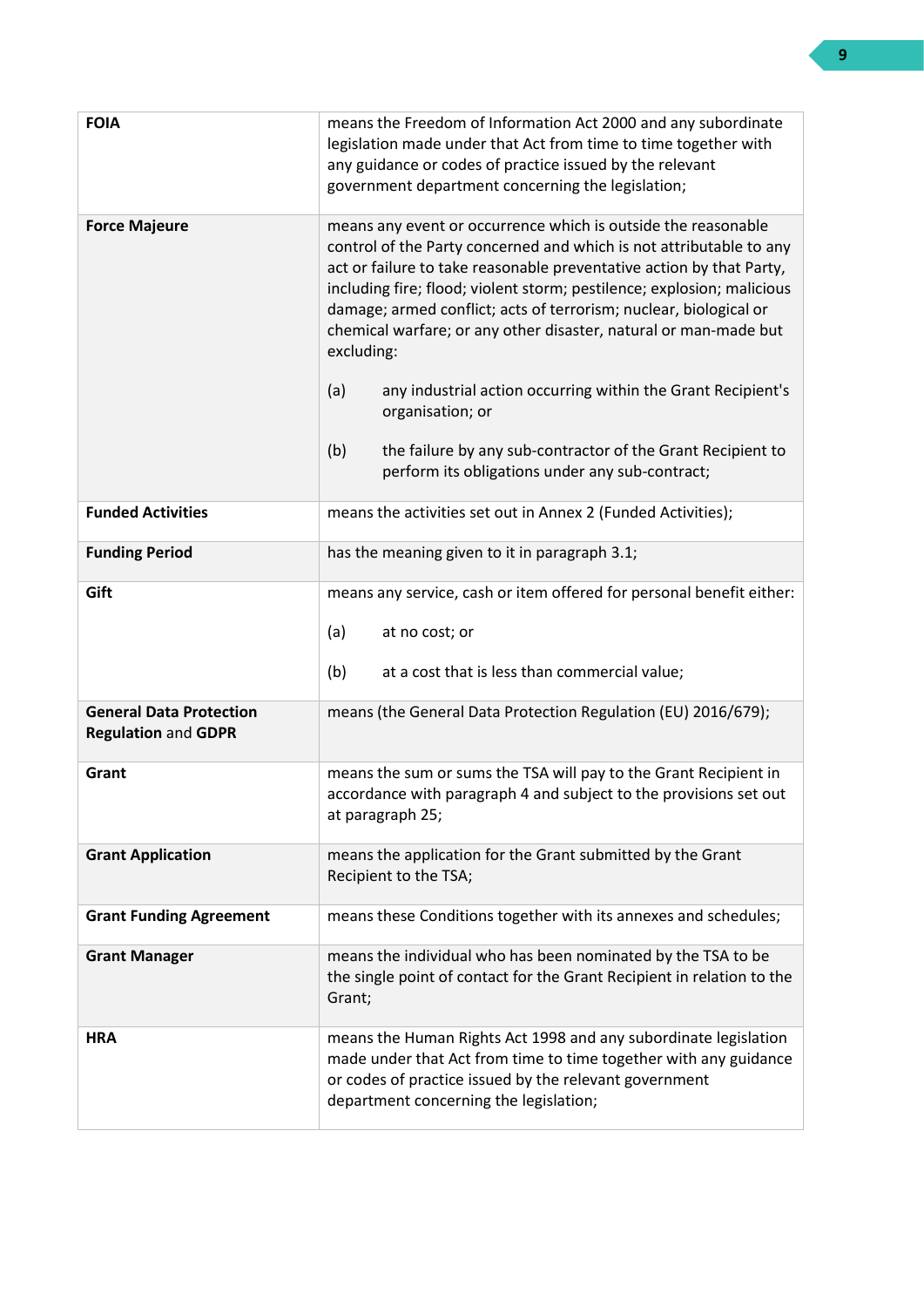| <b>Ineligible Expenditure</b>                         | means expenditure incurred by the Grant Recipient which is not<br>Eligible Expenditure and as set out in paragraph 5 of these<br>Conditions;                                                                                                                                                                                                                                                                                                                                                                                                        |
|-------------------------------------------------------|-----------------------------------------------------------------------------------------------------------------------------------------------------------------------------------------------------------------------------------------------------------------------------------------------------------------------------------------------------------------------------------------------------------------------------------------------------------------------------------------------------------------------------------------------------|
| <b>Information Acts</b>                               | means the Data Protection Legislation, FOIA and the EIR, as<br>amended from time to time;                                                                                                                                                                                                                                                                                                                                                                                                                                                           |
| <b>Intellectual Property Rights or</b><br><b>IPRs</b> | means copyright, rights related to or affording protection similar to<br>copyright, rights in databases, patents and rights in inventions<br>semi-conductor topography rights, trade marks, rights in internet<br>domain names and website addresses and other rights in trade<br>names, designs, know-how, trade secrets and any modifications,<br>amendments, updates and new releases of the same and all similar<br>or equivalent rights or forms of protection which subsist or will<br>subsist now or in the future in any part of the world; |
| <b>IPR Material</b>                                   | means all material produced by the Grant Recipient or its<br>Representatives in relation to the Funded Activities during the<br>Funding Period (including but not limited to, materials expressed in<br>any form of report, database, design, document, technology,<br>information, know how, system or process);                                                                                                                                                                                                                                   |
| Law                                                   | mean any applicable law, statute, byelaw, regulation, order,<br>regulatory policy, guidance or industry code, judgment of a<br>relevant court of law, or directives or requirements of any<br>regulatory body, delegated or subordinate legislation;                                                                                                                                                                                                                                                                                                |
| <b>Live Reporting Tool</b>                            | means the bespoke mobility data management system, which the<br>Grant Recipient needs to update regularly with accurate mobility<br>data for monitoring and payment purposes in accordance with the<br>terms of this Grant Funding Agreement;                                                                                                                                                                                                                                                                                                       |
| <b>Losses</b>                                         | means all losses, liabilities, damages, costs, expenses (including<br>legal fees), disbursements, costs of investigation, litigation,<br>settlement, judgment, interest and penalties whether arising in<br>contract, tort (including negligence), breach of statutory duty,<br>misrepresentation or otherwise and Loss will be interpreted<br>accordingly;                                                                                                                                                                                         |
| <b>Maintained School</b>                              | means a state school which receives funding through their local<br>authority/council;                                                                                                                                                                                                                                                                                                                                                                                                                                                               |
| [Material Adverse Effect                              | means, in the reasonable opinion of the TSA, a material adverse<br>effect on the operations and activities, business, property, assets or<br>financial condition of the Grant Recipient, or its ability to perform<br>its obligations under this Grant Funding Agreement];                                                                                                                                                                                                                                                                          |
| <b>Maximum Sum</b>                                    | has the meaning given to it in paragraph 4.1 and represents the<br>maximum amount of the Grant the TSA will provide to the Grant<br>Recipient for the Funded Activities subject to paragraph 25;                                                                                                                                                                                                                                                                                                                                                    |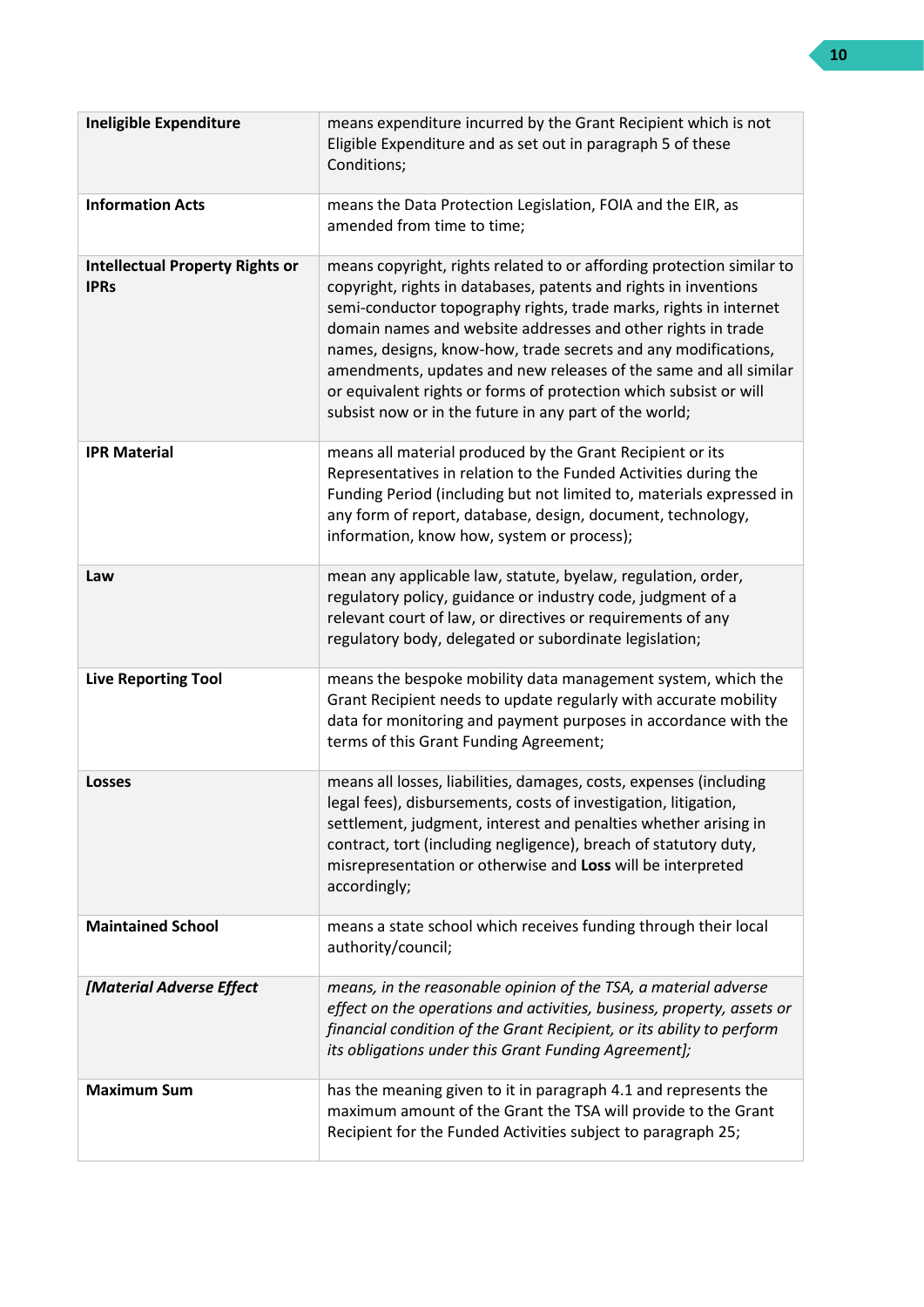| Party                          | means the TSA or Grant Recipient and Parties shall be each Party<br>together;                                                                                                                                                                                                                   |  |
|--------------------------------|-------------------------------------------------------------------------------------------------------------------------------------------------------------------------------------------------------------------------------------------------------------------------------------------------|--|
| <b>Payment Request</b>         | means any request for the Grant made by the Grant Recipient in<br>accordance with the Payment Request Process;                                                                                                                                                                                  |  |
| <b>Payment Request Process</b> | means the process by which the Grant Recipient claims the Grant<br>as set out in Annex 1 (Payment Request Process);                                                                                                                                                                             |  |
| <b>Personal Data</b>           | has the meaning given to it in the Data Protection Legislation as<br>amended from time to time;                                                                                                                                                                                                 |  |
| <b>Procurement Regulations</b> | means, as applicable, the Public Contracts Regulations 2015,<br>Concession Contracts Regulations 2016, Defence Security Public<br>Contracts Regulations 2011 and the Utilities and Contracts<br>Regulations 2016 together with their amendments, updates and<br>replacements from time to time; |  |
| <b>Prohibited Act</b>          | means:                                                                                                                                                                                                                                                                                          |  |
|                                | (a)<br>directly or indirectly offering, giving or agreeing to give to<br>any staff of the TSA, the Department for Education or the<br>Crown any gift or consideration of any kind as an<br>inducement or reward for:                                                                            |  |
|                                | (i)<br>doing or not doing (or for having done or not<br>having done) any act in relation to the obtaining or<br>performance of the Grant Funding Agreement; or                                                                                                                                  |  |
|                                | (ii)<br>showing or not showing favour or disfavour to any<br>person in relation to the Grant Funding Agreement;                                                                                                                                                                                 |  |
|                                | (b)<br>committing any offence:                                                                                                                                                                                                                                                                  |  |
|                                | (i)<br>under the Bribery Act;                                                                                                                                                                                                                                                                   |  |
|                                | (ii)<br>under legislation creating offences in respect of<br>fraudulent acts; or                                                                                                                                                                                                                |  |
|                                | (iii)<br>at common law in respect of fraudulent acts in<br>relation to the Grant Funding Agreement; or                                                                                                                                                                                          |  |
|                                | defrauding or attempting to defraud or conspiring to<br>(c)<br>defraud the TSA or the Crown;                                                                                                                                                                                                    |  |
| Project                        | means a set of mobility activities undertaken by an organisation<br>that has successfully bid for funding from the Turing Scheme in a<br>relevant educational sector (Higher Education, Further Education &<br>Vocational Education and Training, or Schools);                                  |  |
| <b>Project End Date</b>        | 31 August 2022;                                                                                                                                                                                                                                                                                 |  |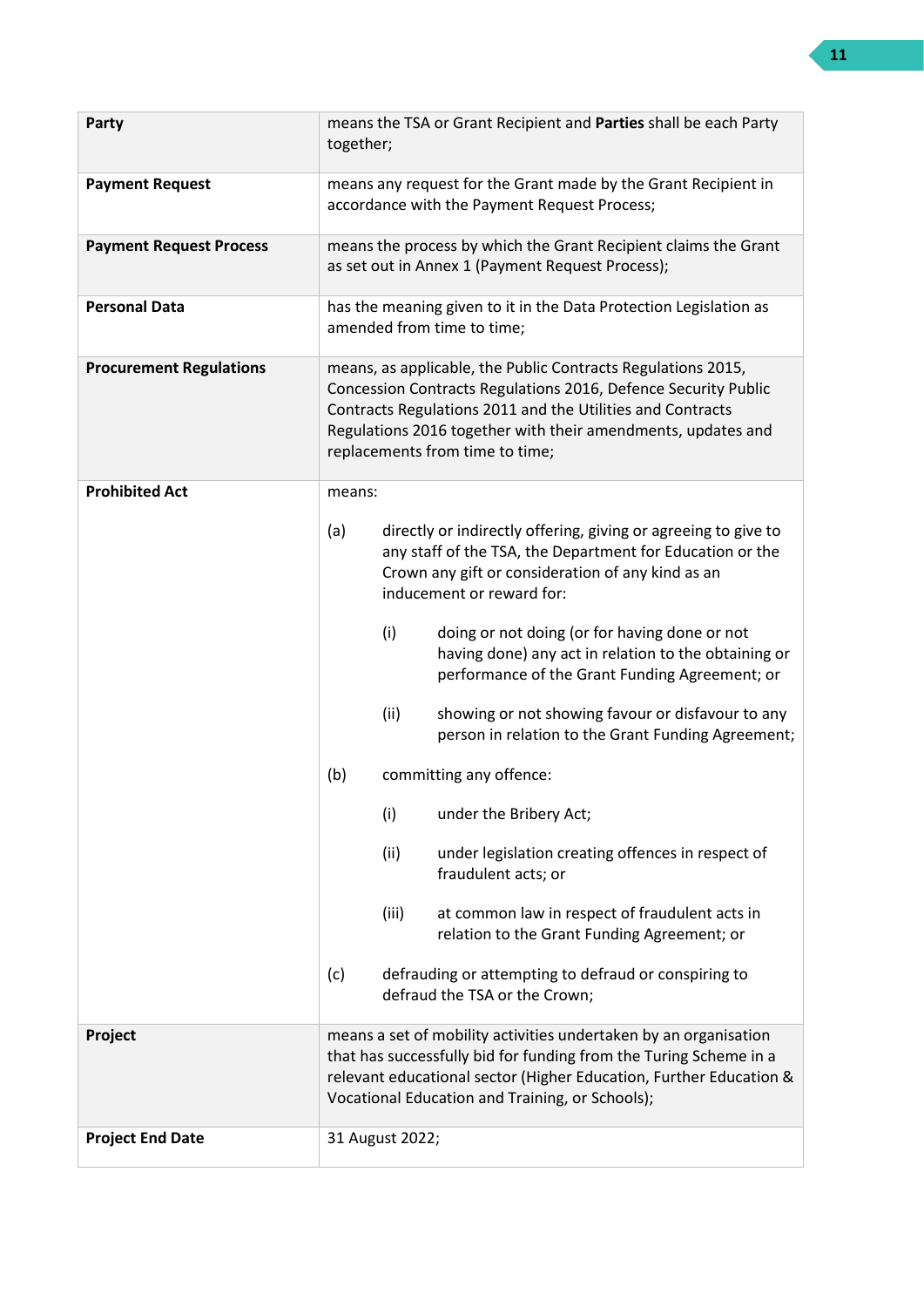| <b>Project Start Date</b>   | 1 September 2021;                                                                                                                                                                                                                                                                                                                                 |
|-----------------------------|---------------------------------------------------------------------------------------------------------------------------------------------------------------------------------------------------------------------------------------------------------------------------------------------------------------------------------------------------|
| <b>Publication</b>          | means any announcement, comment or publication of any<br>publicity material by the Grant Recipient concerning the Funded<br>Activities or the TSA;                                                                                                                                                                                                |
| <b>Remedial Action Plan</b> | means the plan of action submitted by the Grant Recipient to the<br>TSA following an Event of Default pursuant to the Remedial Action<br>Plan process set out in paragraph 25.4;                                                                                                                                                                  |
| Representatives             | means any of the Parties' duly authorised directors, employees,<br>officers, agents, professional advisors and consultants;                                                                                                                                                                                                                       |
| <b>Special Payments</b>     | means ex gratia expenditure by the Grant Recipient to a third party<br>where no legal obligation exists for the payment and/or other<br>extra-contractual expenditure. Special Payments may include, but<br>are not limited to, out-of-court settlements, compensation or<br>additional severance payments to the Grant Recipient's<br>employees; |
| <b>Third Party</b>          | means any person or organisation other than the Grant Recipient<br>or the TSA;                                                                                                                                                                                                                                                                    |
| <b>Turing Scheme</b>        | means the UK government's global programme to study and work<br>abroad, providing funding for international opportunities in<br>education and training across the world. It is delivered by the TSA<br>on behalf of the Department for Education;                                                                                                 |
| <b>UK GDPR</b>              | GDPR as it forms part of the law of England and Wales, Scotland<br>and Northern Ireland by virtue of section 3 of the European Union<br>(Withdrawal) Act 2018 and as amended by The Data Protection,<br>Privacy and Electronic Communications (Amendments etc) (EU<br>Exit) Regulations 2019 (SI 2019/419);                                       |
| <b>Unspent Monies</b>       | means any monies paid to the Grant Recipient in advance of its<br>Eligible Expenditure, which remains unspent and uncommitted at<br>the end of the Financial Year, the Funding Period or because of<br>termination or breach of these Conditions;                                                                                                 |
| <b>VAT</b>                  | means value added tax chargeable in the UK;                                                                                                                                                                                                                                                                                                       |
| <b>Working Day</b>          | means any day from Monday to Friday (inclusive) which is not<br>specified or proclaimed as a bank holiday in England and Wales<br>pursuant to section 1 of the Banking and Financial Dealings Act<br>1971 including Christmas Day and Good Friday.                                                                                                |

## 2.2 In these Conditions, unless the context otherwise requires:

- 2.2.1 the singular includes the plural and vice versa;
- 2.2.2 reference to a gender includes all other genders;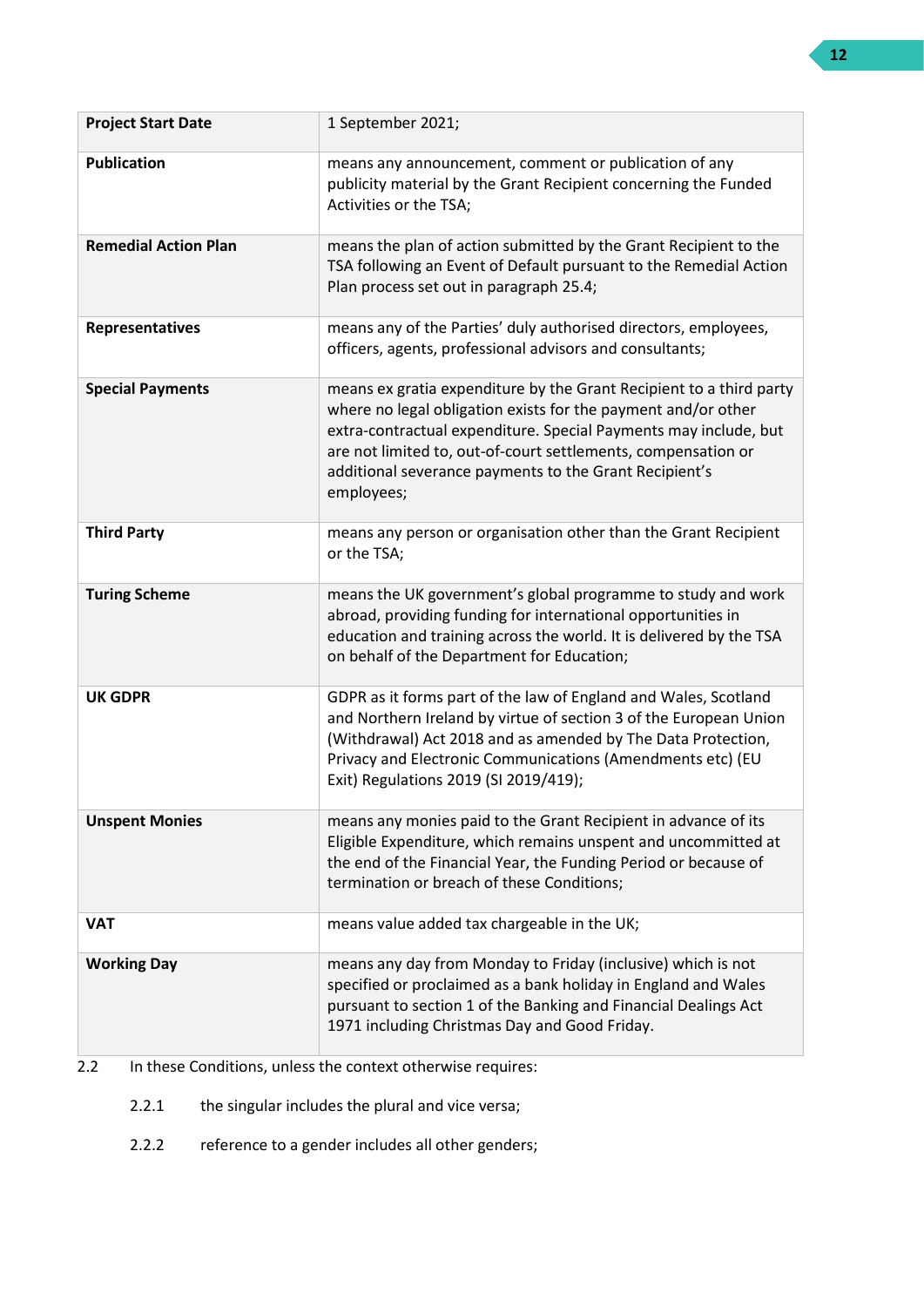- 2.2.3 references to a person include an individual, company, body corporate, corporation, unincorporated association, firm, partnership or other legal entity or Crown Body;
- 2.2.4 a reference to any Law includes a reference to that Law as amended, extended, consolidated or re-enacted from time to time;
- 2.2.5 the words "including", "other", "in particular", "for example" and similar words will not limit the generality of the preceding words and will be construed as if they were immediately followed by the words "without limitation";
- 2.2.6 references to "writing" include typing, printing, lithography, photography, display on a screen, electronic and facsimile transmission and other modes of representing or reproducing words in a visible form, and expressions referring to writing will be construed accordingly;
- 2.2.7 references to "representations" will be construed as references to present facts, to "warranties" as references to present and future facts and to "undertakings" as references to obligations under the Grant Funding Agreement;
- 2.2.8 references to "paragraphs" and "Annexes" are, unless otherwise provided, references to the paragraphs and annexes of these Conditions and references in any Annex to parts, paragraphs and tables are, unless otherwise provided, references to the parts, paragraphs and tables of the Annex in which these references appear; and
- 2.2.9 the headings in these Conditions are for ease of reference only and will not affect the interpretation or construction of these Conditions.
- 2.3 Where there is any conflict between the documents that make up this Grant Funding Agreement the conflict shall be resolved in accordance with the following order of precedence:
	- 2.3.1 the Conditions set out within this Grant Funding Agreement;
	- 2.3.2 the Grant Recipient's Grant Application.

# **CONDITIONS**

## <span id="page-12-0"></span>**3. DURATION AND PURPOSE OF THE GRANT**

- <span id="page-12-2"></span>3.1 The Funding Period starts on the Project Start Date and ends on the Project End Date.
- 3.2 The Grant Recipient shall use the Grant solely for the delivery of the Funded Activities. The Grant Recipient may not make any changes to the Funded Activities, other than those permissible as set out in Annex 11 (Change Control Process).
- 3.3 If the TSA wants to make a change to the Funded Activities (including for example reducing the Grant or removing some of the Funded Activities from the Grant) it may do so on ten (10) Working Days' written notice to the Grant Recipient.

#### <span id="page-12-1"></span>**4. PAYMENT OF GRANT**

<span id="page-12-3"></span>4.1 Subject to the remainder of this paragrap[h 4](#page-12-1) the TSA shall pay the Grant Recipient an amount not exceeding **[insert the total Grant amount in words and pound sterling] (Maximum Sum)**. The TSA shall pay the Grant in pound sterling (GBP).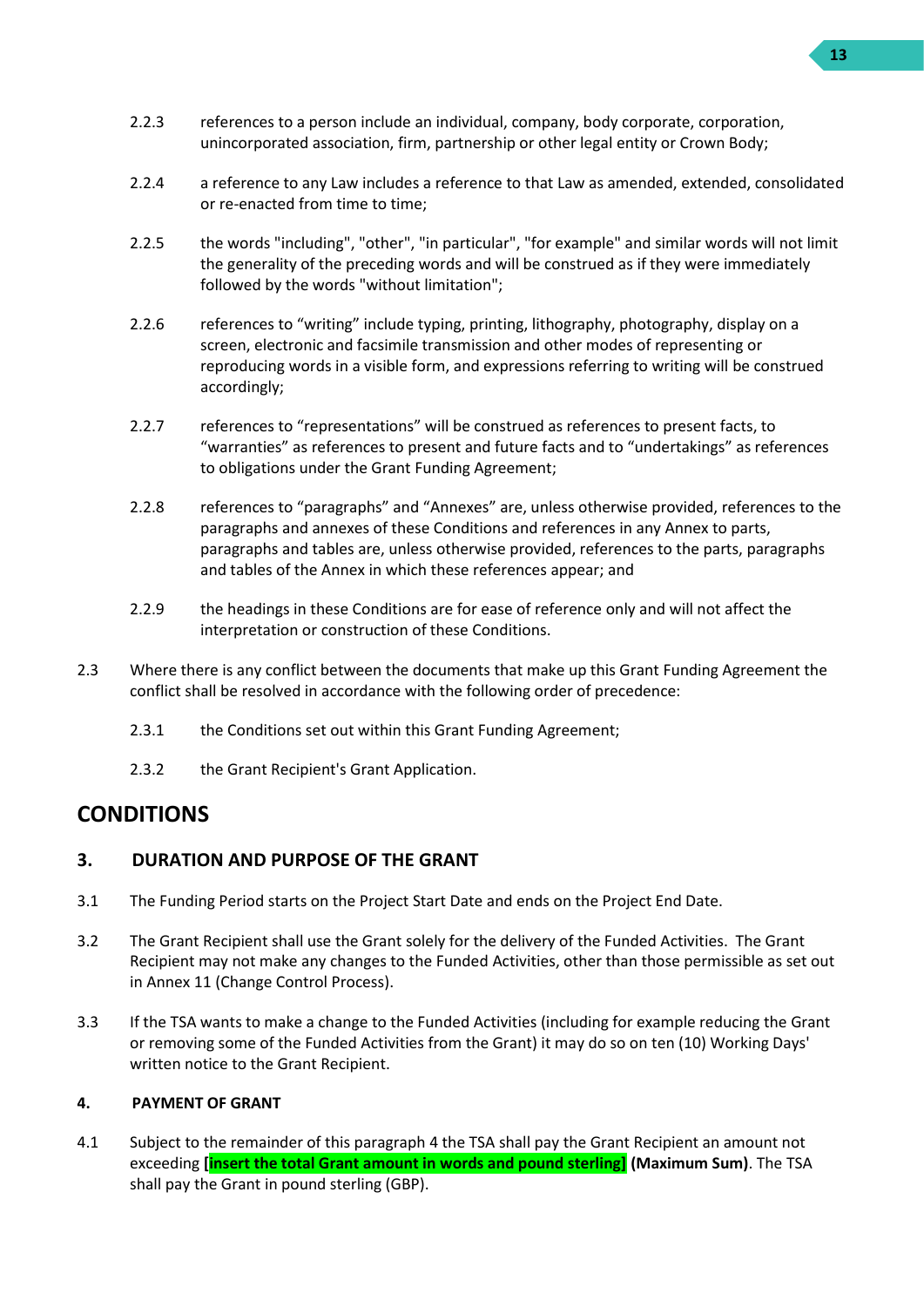- 4.2 The Grant Recipient must complete and sign Annex 4 (Grant Recipient's Bank Details) as part of their acceptance of the Grant. No payment can be made in advance of receipt of a correctly completed and signed form.
- 4.3 The signatory of Annex 4 (Grant Recipient's Bank Details) must be the chief finance officer of the Grant Recipient or someone with proper delegated authority. Any change of bank details must be notified immediately on the same form and signed by an approved signatory. Any change of signatory must be notified to the TSA for approval, as soon as known.
- 4.4 The Grant represents the Maximum Sum the TSA will pay to the Grant Recipient under the Grant Funding Agreement. The Maximum Sum will not be increased in the event of any overspend by the Grant Recipient in its delivery of the Funded Activities.
- 4.5 The TSA will only pay the Grant to the Grant Recipient in respect of Eligible Expenditure incurred by the Grant Recipient to deliver the Funded Activities. The TSA will only pay the Grant to the Grant Recipient once the TSA is satisfied that:
	- 4.5.1 the Grant Recipient has provided a sufficient level of assurance to demonstrate that the Grant will be used for Eligible Expenditure including:
		- (a) where payments are made on the basis of data entered into the Live Reporting Tool this includes, but is not limited to, a Declaration confirming the data entered into the Live Reporting Tool is true and accurate; and
		- (b) where payments are made on the basis of data entered in the Grant Application, by signing this Grant Funding Agreement, the Grant Recipient confirms that the data entered into the Approved Project Plan continues to be true and accurate;
	- 4.5.2 if applicable, any previous Grant payments have been used for the Funded Activities or, where there are Unspent Monies, have been repaid to the TSA or deducted from any Payment Requests.
- 4.6 The Grant Recipient will provide the TSA with evidence of actual costs and payments, which are classified as Eligible Expenditure in paragraph [5,](#page-15-0) within two (2) Working Days of a request for such information from the TSA and in accordance with the relevant Payment Request Process.
- 4.7 The Parties acknowledge and agree that payments of the Grant from the TSA to the Grant Recipient may be made prior to the start of the Funding Period and/or after the Funding Period in accordance with this paragraph [4.](#page-12-1)
- *4.8 [The Parties acknowledge and agree that payments of the Grant under this Grant Funding Agreement may be made by the British Council (charity number 209131 and whose registered office is 1 Redman Place, Stratford, London, E20 1JQ) on behalf of the TSA.]<sup>6</sup>*
- 4.9 The Grant Recipient agrees that:
	- 4.9.1 it will not apply for, or obtain, Duplicate Funding in respect of any part of the Funded Activities which have been paid for in full using the Grant; and

 $6$  Clause 4.8 to be inserted for Grant Funding Agreements entered into by Ecorys, otherwise to be marked as 'Not Used'.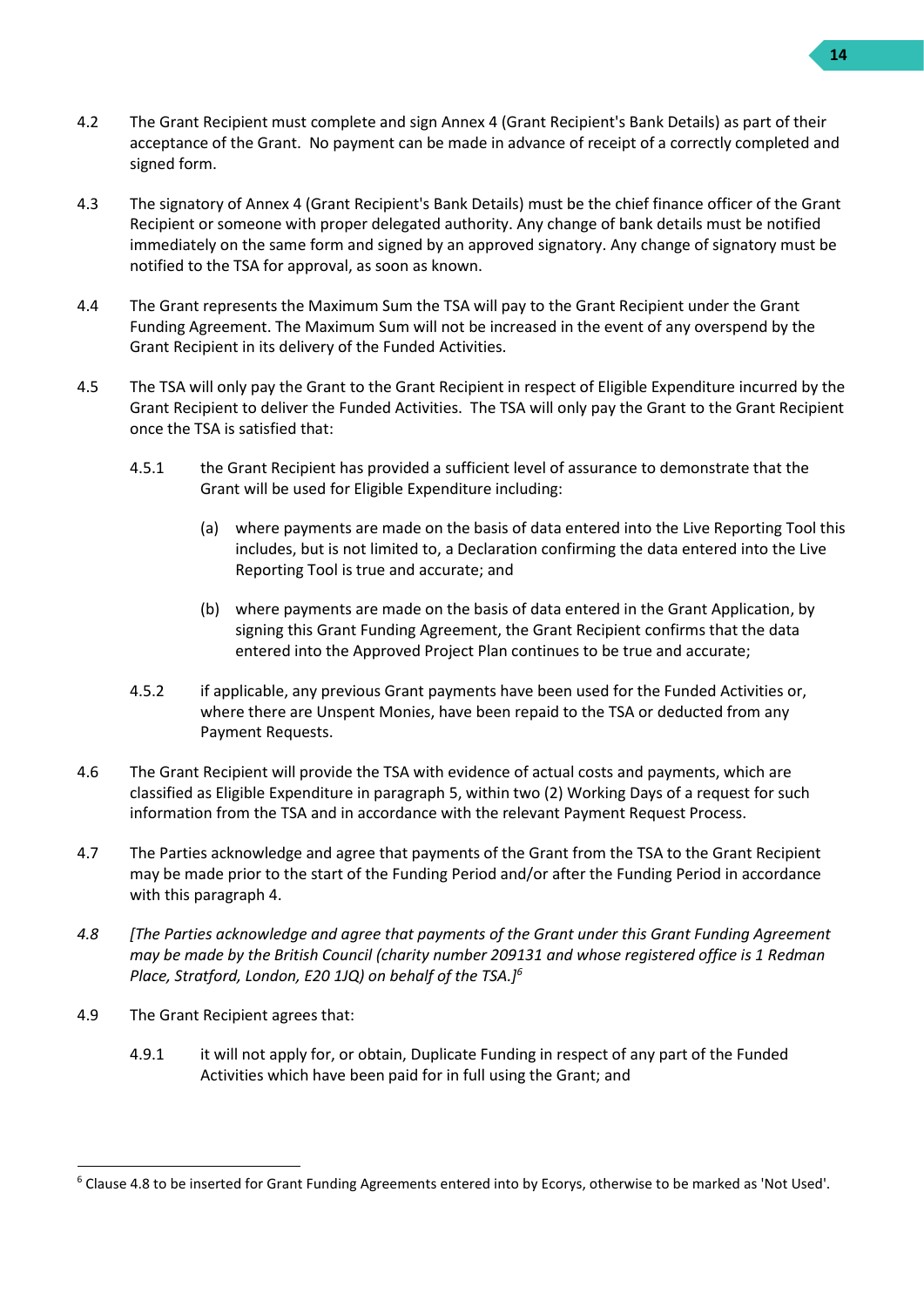- 4.9.2 the TSA may refer the Grant Recipient to the police should it dishonestly and intentionally obtain Duplicate Funding for the Funded Activities.
- <span id="page-14-0"></span>4.10 The Grant Recipient will be paid in line with the profile of the Approved Project Plan until notified that the Live Reporting Tool is operational. Once the Grant Recipient has received notification by the TSA that the Live Reporting Tool is operational, the Grant Recipient is responsible for making Payment Requests via the Live Reporting Tool in accordance with Annex 1 (Payment Request Process). Failure to adhere to this process may result in non-payment of the Grant.
- 4.11 Unless otherwise stated in these Conditions, the TSA intends to make payment of the Grant within forty (40) days of the TSA approving the Grant Recipient's Request, but shall make payment to the Grant Recipient no later than sixty (60) days of approving the Grant Recipient's Request.
- 4.12 The TSA will have no liability to the Grant Recipient for any Losses caused by a delay in the payment of a Payment Request howsoever arising.
- 4.13 The TSA reserves the right not to pay any Payment Requests, which are not submitted within the period set out in paragraph [4.10](#page-14-0) or Payment Requests which are incomplete, incorrect or submitted without the full supporting documentation.
- <span id="page-14-1"></span>4.14 The Grant Recipient shall promptly notify and repay immediately to the TSA any money incorrectly paid to it either as a result of an administrative error or otherwise. This includes (without limitation) situations where the Grant Recipient is paid in error before it has complied with its obligations under this Grant Funding Agreement.
	- 4.14.1 The TSA may (and may be obliged by the Department for Education to) reduce, withhold or claim a repayment (in full or in part) of the Grant if:
		- (a) the Grant Recipient makes a change to the Project which the TSA has not approved;
		- (b) the Grant Recipient attempts to dispose of an Asset without the TSA's prior written consent;
		- (c) there has been any overpayment of the Grant; or
		- (d) the Department for Education reduces the amount of funding available, withdraws funding or demands repayment of any part of the Grant.
	- 4.14.2 The TSA will notify the Grant Recipient in writing of any decision it (or the Department for Education) takes to reduce, withhold or claim a repayment of the Grant or any part of it.
	- 4.14.3 Any sum, which falls due under this paragraph [4.14,](#page-14-1) shall fall due immediately. If the Grant Recipient fails to repay the due sum within thirty (30) days the sum will be recoverable summarily as a civil debt.
- 4.15 The Grant will be paid into a bank account in the name of the Grant Recipient which must be an ordinary business bank account that can separately identify the Grant and the Grant must be ringfenced for the purposes of the Funded Activities only. A separate cost centre / Project code should be set up by the Grant Recipient to ensure that all Turing Scheme costs can be identified, with a clear audit trail. All cheques from the bank account must be signed by at least two (2) individual Representatives of the Grant Recipient.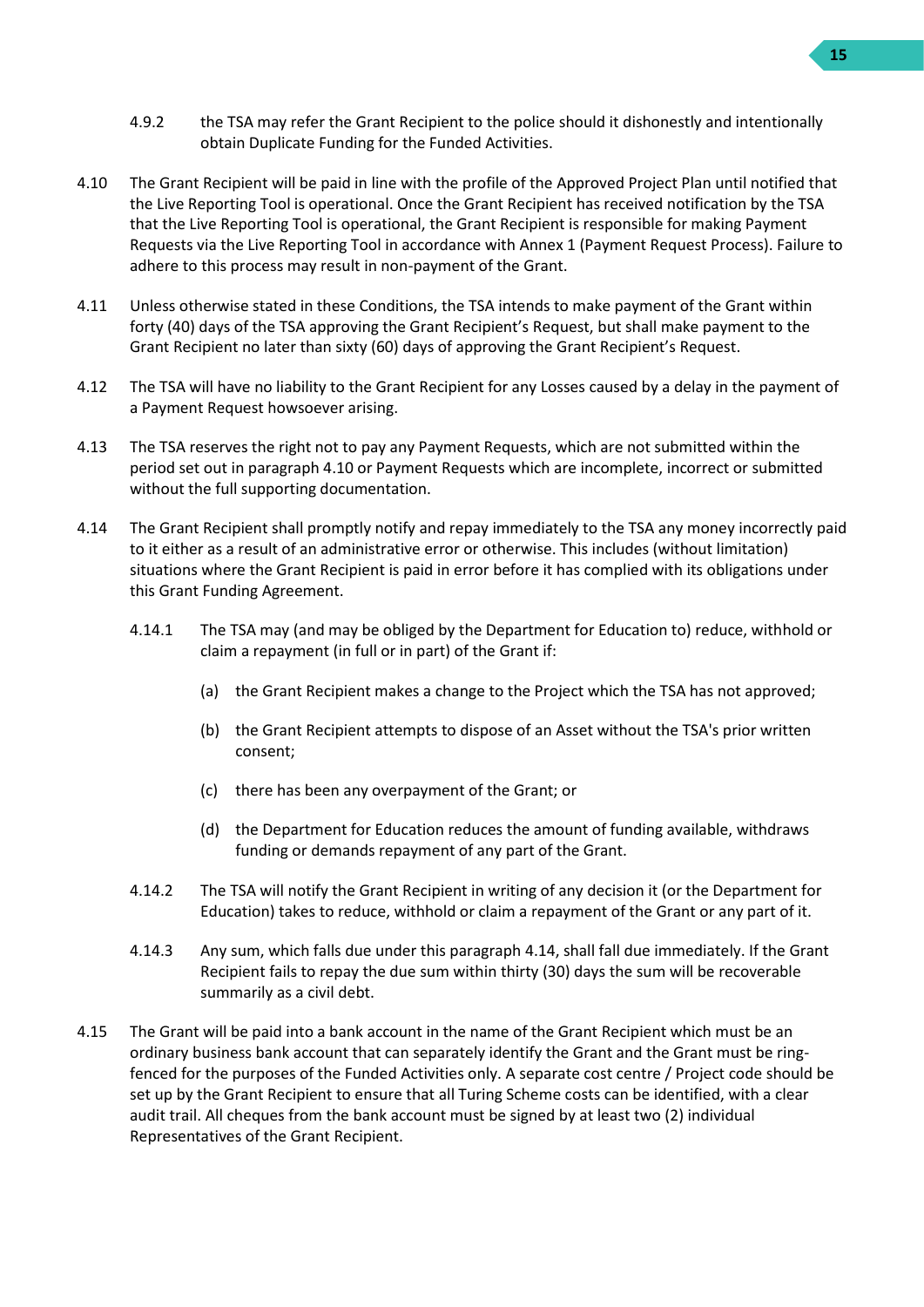- 4.16 Where the Grant Recipient enters into a contract with a Third Party in connection with the Funded Activities, the Grant Recipient will remain responsible for paying that Third Party. The TSA has no responsibility for paying Third Party invoices.
- 4.17 Onward payment of the Grant and the use of sub-contractors or Consortium Members (if applicable) shall not relieve the Grant Recipient of any of its obligations under the Grant Funding Agreement, including any obligation to repay the Grant.
- 4.18 The Grant Recipient may not retain any Unspent Monies without the TSA's prior written permission.
- 4.19 If at the end of the Funding Period there are Unspent Monies, the Grant Recipient shall repay such Unspent Monies to the TSA no later than thirty (30) days after the TSA's request for repayment
- 4.20 The TSA is only obliged to pay the amounts specified in a Payment Request to the extent that it has received an equivalent amount of funding from the Department for Education.
- 4.21 The TSA (in its sole discretion) may decide not to pay the amounts specified in a Payment Request (notwithstanding that such Payment Request was validly submitted in accordance with this paragraph) if sufficient funds have not been made available to it by the Department for Education.

## <span id="page-15-0"></span>**5. ELIGIBLE AND INELIGIBLE EXPENDITURE**

- 5.1 The TSA will only pay the Grant in respect of Eligible Expenditure in accordance with the Payment Request Process to enable the Grant Recipient to deliver the Funded Activities and the Grant Recipient will use the Grant solely for delivery of the Funded Activities (as set out in Annex 2 (Funded Activities) of these Conditions).
- 5.2 The following costs/payments will be classified as Eligible Expenditure if incurred for the purposes of the Funded Activities:
	- 5.2.1 fees charged or to be charged to the Grant Recipient by the external auditors/accountants for reporting/certifying that the Grant paid was applied for its intended purposes;
	- 5.2.2 giving evidence to Parliamentary Select Committees;
	- 5.2.3 attending meetings with government ministers or civil servants to discuss the progress of a taxpayer funded grant scheme;
	- 5.2.4 responding to public consultations, where the topic is relevant to the objectives of the Funded Activities. To avoid doubt, Eligible Expenditure does not include the Grant Recipient spending the Grant on lobbying other people to respond to any such consultation (unless explicitly permitted in the Grant Funding Agreement);
	- 5.2.5 providing independent, evidence based policy recommendations to local government, departments or government ministers, where that is the objective of a taxpayer funded grant scheme, for example, 'What Works Centres'; and
	- 5.2.6 providing independent evidence based advice to local or national government as part of the general policy debate, where that is in line with the objectives of the Grant.
- 5.3 The Grant Recipient may not in any circumstance claim the following non-exhaustive list as Eligible Expenditure: The list below does not override activities which are deemed eligible in these Conditions: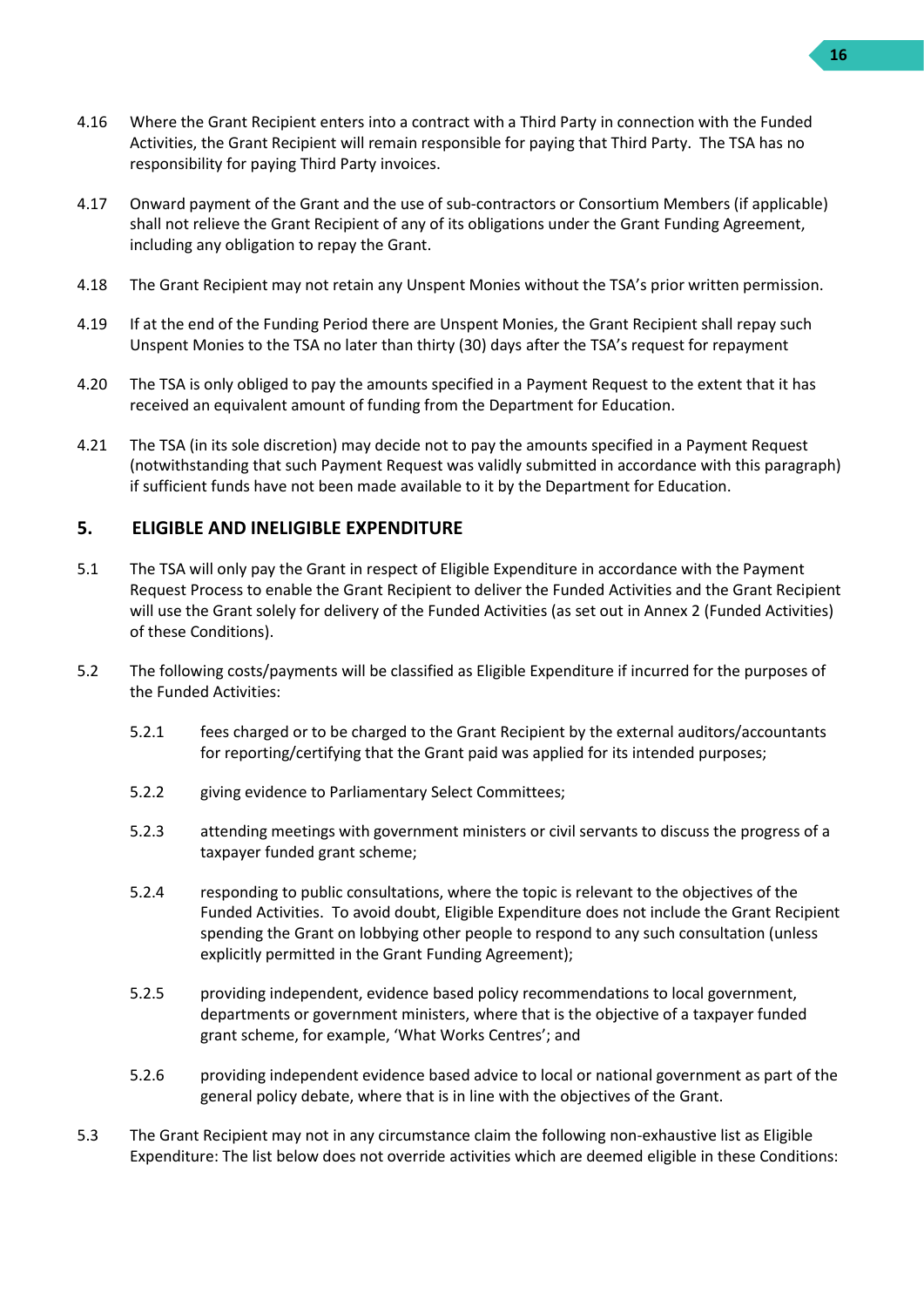- 5.3.1 paid for lobbying, which means using the Grant to fund lobbying (via an external firm or inhouse staff) in order to undertake activities intended to influence or attempt to influence Parliament, government or political activity; or attempting to influence legislative or regulatory action;
- 5.3.2 using the Grant to directly enable one part of government to challenge another on topics unrelated to the agreed purpose of the Grant;
- 5.3.3 using the Grant to petition for additional funding;
- 5.3.4 expenses such as for entertaining, specifically aimed at exerting undue influence to change government policy;
- 5.3.5 input VAT reclaimable by the Grant Recipient from HMRC;
- 5.3.6 payments for activities of a political or exclusively religious nature.
- 5.4 Other examples of expenditure, which are prohibited, include the following:
	- 5.4.1 contributions in kind;
	- 5.4.2 interest payments or service charge payments for finance leases;
	- 5.4.3 Gifts;
	- 5.4.4 statutory fines, criminal fines or penalties, civil penalties, damages or any associated legal costs;
	- 5.4.5 payments for works or activities which the Grant Recipient, or any Consortium Members has a statutory duty to undertake, or that are fully funded by other sources;
	- 5.4.6 bad debts to related parties;
	- 5.4.7 payments for unfair dismissal or other compensation;
	- 5.4.8 depreciation, amortisation or impairment of assets owned by the Grant Recipient;
	- 5.4.9 the acquisition or improvement of Assets by the Grant Recipient (unless these costs are less than five hundred pounds sterling (£500) or have been explicitly agreed in this Grant Funding Agreement); and
	- 5.4.10 liabilities incurred before the commencement of the Grant Funding Agreement unless agreed in writing by the TSA.

#### <span id="page-16-0"></span>**6. NOT USED**

#### <span id="page-16-1"></span>**7. MONITORING AND REPORTING VIA THE LIVE REPORTING TOOL**

- 7.1 The Grant Recipient shall closely monitor the delivery and success of the Funded Activities throughout the Funding Period to ensure that the aims and objectives of the Funded Activities are achieved.
- <span id="page-16-2"></span>7.2 The Grant Recipient shall provide the TSA with all reasonable assistance and co-operation in relation to any ad-hoc information, explanations and documents as the TSA may require, from time to time, so the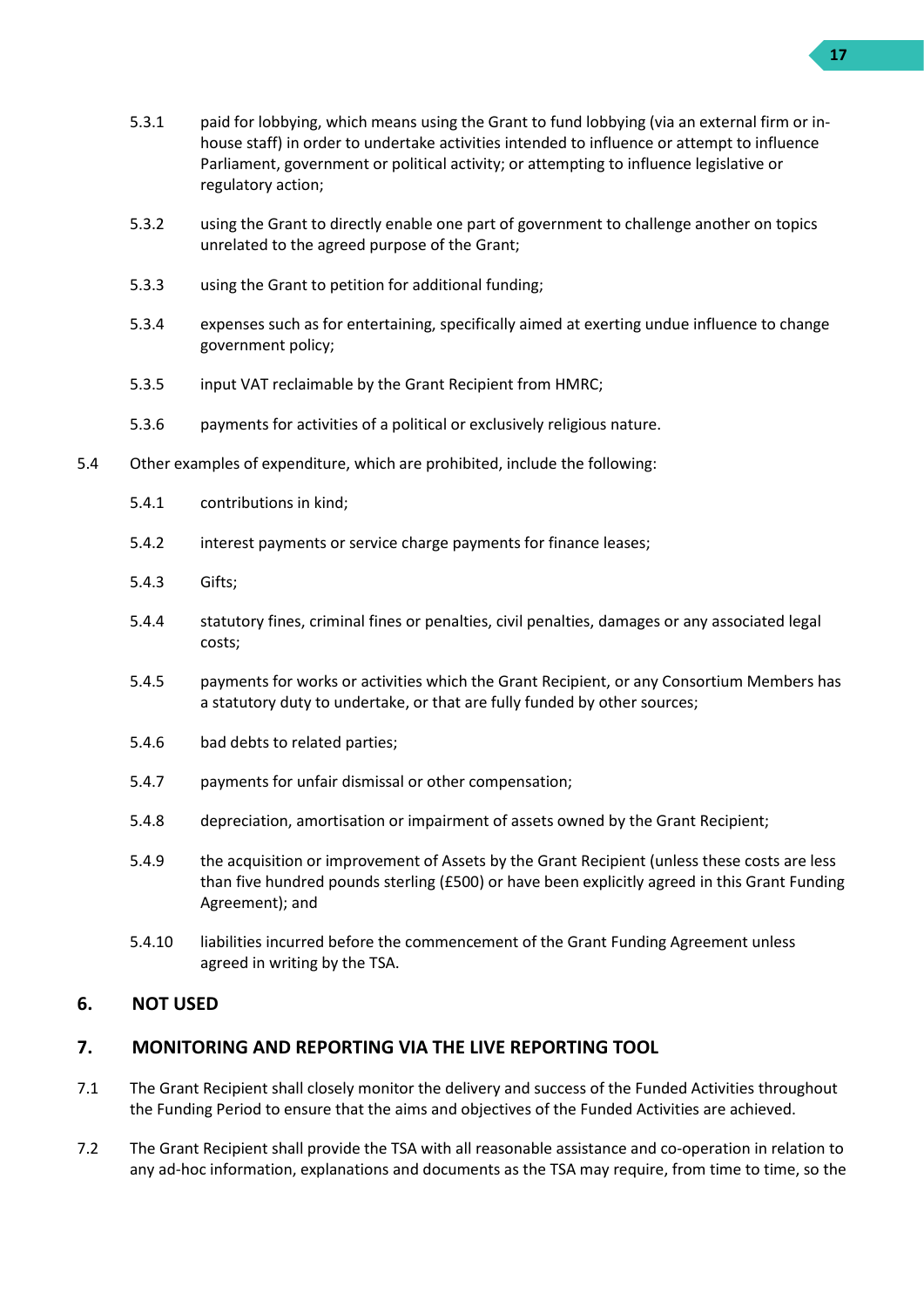TSA may establish if the Grant Recipient has used the Grant in accordance with the Grant Funding Agreement and to enable the TSA to comply with its own reporting requirements to the Department for Education.

- 7.3 The Grant Recipient shall also provide the TSA with reports at intervals to be determined by the TSA on:
	- 7.3.1 the progress made towards achieving the agreed outputs and the defined longer term outcomes set out in Annex 6 (Agreed Outputs and Longer Term Outcomes) of these Conditions. Where possible, the report will quantify what has been achieved by reference to the Funded Activities' targets; and
	- 7.3.2 verification of the continued accuracy of data within the Live Reporting Tool once entered (on a monthly basis); and
	- 7.3.3 if relevant, provide details of any Assets either acquired or improved using the Grant. The Grant Recipient is required to maintain an assets register and this to be reported in the Live Reporting Tool as part of the Final Report. Verification and evidence to support the asset register may be requested by the TSA, as necessary.
- 7.4 The Grant Recipient will permit any person authorised by the TSA reasonable access, with or without notice, to its employees, agents, premises, facilities and records, for the purpose of discussing, monitoring and evaluating the Grant Recipient's fulfilment of its obligations under the Grant Funding Agreement and will, if so required, provide appropriate oral or written explanations to such authorised persons as required during the Funding Period.
- 7.5 The Grant Recipient will record in its Final Report the amount of Associated Funding it receives together with details of what it has used that Associated Funding for.
- 7.6 The Grant Recipient will notify the TSA as soon as reasonably practicable of:
	- 7.6.1 any actual or potential failure to comply with any of its obligations under the Grant Funding Agreement, which includes those caused by any administrative, financial or managerial difficulties; and
	- 7.6.2 actual or potential variations to the Eligible Expenditure set out in Annex 2 (Funded Activities) of these Conditions and/or any event which materially affects the continued accuracy of such information.
- 7.7 The Grant Recipient represents and undertakes (and shall repeat such representations on delivery of its Live Reporting Tool information, which includes the Final Report):
	- 7.7.1 that the reports and information it gives pursuant to this paragraph [7](#page-16-1) are accurate;
	- 7.7.2 that it has diligently made full and proper enquiry of the matter pertaining to the reports and information given; and
	- 7.7.3 that any data it provided pursuant to an application for the Grant may be shared within the powers conferred by legislation with other organisations for the purpose of preventing or detecting crime.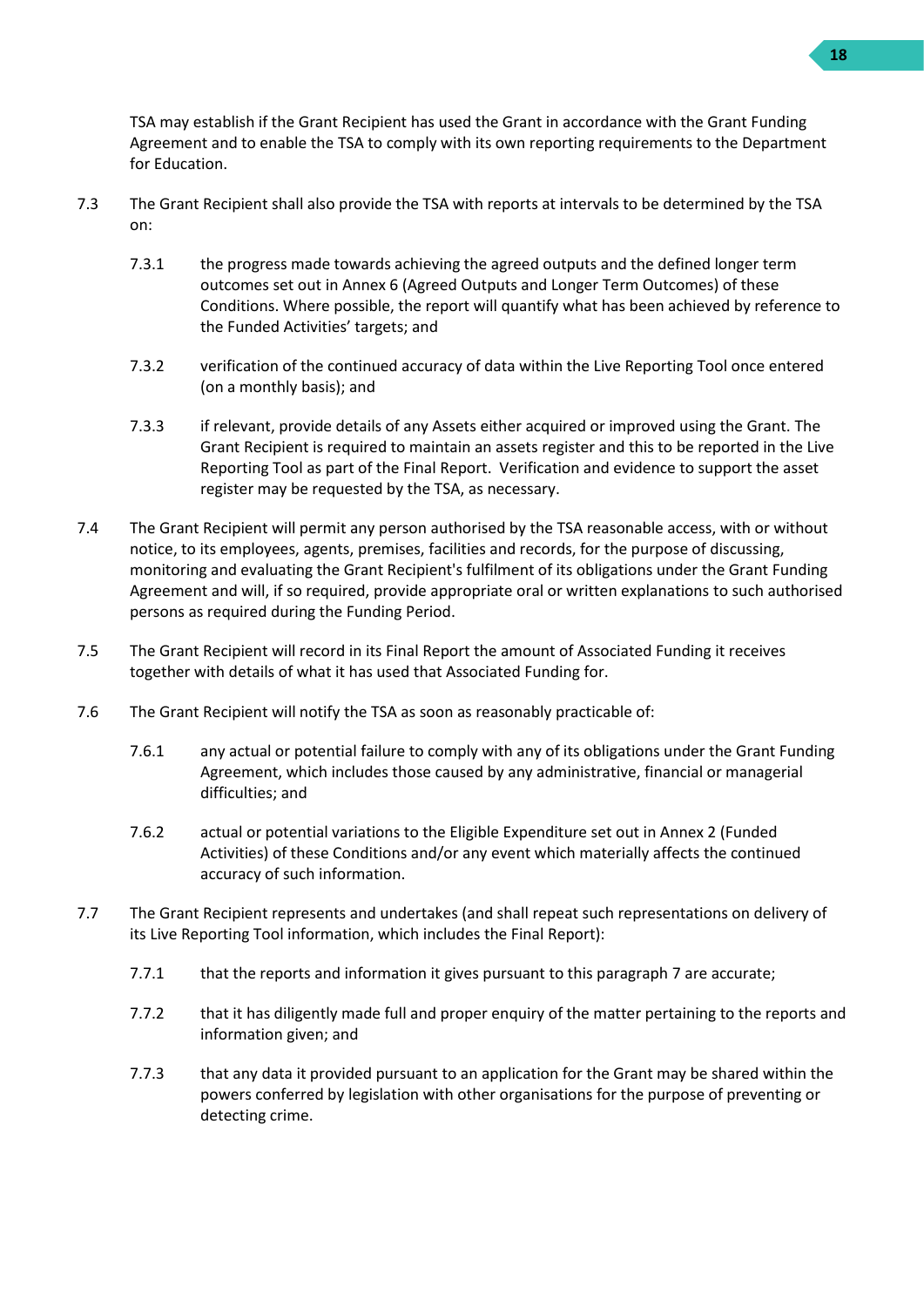#### **Retention of documents**

- 7.8 The Grant Recipient shall retain all invoices, receipts, accounting records and any other documentation (including but not limited to, correspondence) relating to the Eligible Expenditure; income generated by the Funded Activities during the Funding Period for a period of seven (7) years from the date on which the Funding Period ends.
- 7.9 The Grant Recipient shall ensure that all its Consortium Members (if applicable), sub-contractors or organisations who have received any of the Grant Funding retain each record, item of data and document relating to the Funded Activities for a period of seven (7) years from the date on which the Funding Period ends.

## <span id="page-18-0"></span>**8. AUDITING AND ASSURANCE**

- <span id="page-18-3"></span>8.1 The Grant Recipient will provide the TSA with assurance that the Grant has been used for delivery of the Funded Activities as follows:
	- 8.1.1 The Grant Recipient will provide the TSA with assurance that any Grant in excess of forty thousand pounds sterling (£40,000) has been used for delivery of the Funded Activities as follows:
		- (a) Grant Recipients (excluding local authorities and Maintained Schools) in receipt of Grants in excess of forty thousand pounds sterling (£40,000) will be required to provide independent assurance through the completion of Annex 9 (Annual Certification of Expenditure) which is to be signed by a reporting accountant who is independent to the Grant Recipient. This is to be submitted within twenty eight (28) days of the end of the Project and alongside the Final Report or by exception at the annual audit if agreed and approved by the TSA.
		- (b) Local authorities or Maintained Schools in receipt of Grants in excess of forty thousand pounds sterling (£40,000) will be required to prepare and submit a Certification of Grant Usage (Annex 10 (Certification of Grant Usage)) which is to be submitted within twenty eight (28) days of the end of the Project and alongside the Final Report or by exception at the annual audit if agreed and approved by the TSA.
	- 8.1.2 For Grants below forty thousand pounds sterling (£40,000) the Grant Recipient will submit a Declaration that the Grant has been dispersed in accordance with the Grant Funding Agreement. This Declaration forms part of Grant Recipient's Final Report.
	- 8.1.3 All Grant Recipients irrespective of the Grant amount will be subject to compliance and audit checks as set out in paragraph[s 8.2](#page-18-1) an[d 8.3.](#page-18-2)
- <span id="page-18-1"></span>8.2 Grant Recipients may be selected for assurance check audits by the TSA to assess their compliance with the Turing Scheme and this Grant Funding Agreement. The Grant Recipient must give the TSA full access to all information relating to the Turing Scheme either via electronic means or during on-site visits.
- <span id="page-18-2"></span>8.3 Grant Recipients will be selected for assurance audit both randomly and as targeted audits. There are three (3) types of audit that may be undertaken:
	- 8.3.1 Desk check audits are undertaken remotely on the Grant Recipient's Funded Activities.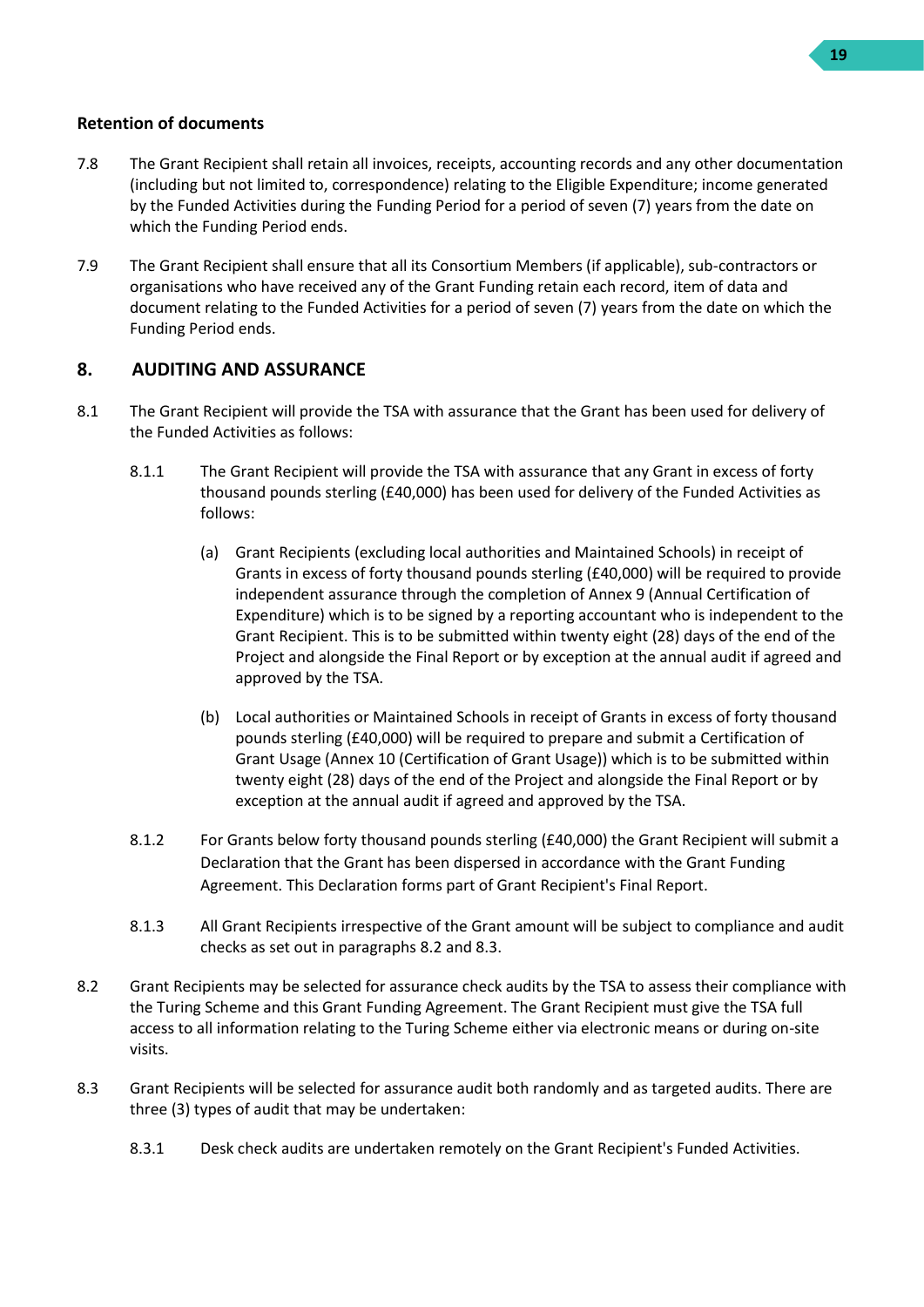- 8.3.2 On-the-spot-check during audits are an on-site visit by the TSA's compliance team to a Grant Recipient during the live Funded Period of activity. This audit is a review of the Funded Activities and the Grant Recipient, reviewing original records, documentation, receipts and may include the interviewing of staff.
- 8.3.3 On-the-spot-check after audits are an on-site visit by the TSA's compliance team to a Grant Recipient after the closure of the Funded Period of activity. This audit will be a review of the Funded Activities and the Grant Recipient, reviewing original records, documentation, receipts and may include the interviewing of staff.
- 8.4 In all instances where actual costs are being claimed, all original receipts must be presented to the TSA for verification as part of the Payment Process.
- 8.5 The TSA may, at any time during and up to seven (7) years after the end of the Grant Funding Agreement, conduct additional audits or ascertain additional information where the TSA considers it necessary. The Grant Recipient agrees to grant the TSA or its Representatives access, as required, to all Funded Activities sites and relevant records. The Grant Recipient will ensure that necessary information and access rights are explicitly included within all arrangements with sub-contractors or Consortium Members (if applicable).
- 8.6 If the TSA requires further information, explanations and documents, in order for the TSA to establish that the Grant has been used properly in accordance with the Grant Funding Agreement, the Grant Recipient will, within two (2) Working Days of a request by the TSA, provide the TSA, free of charge, with the requested information.
- 8.7 The Grant Recipient shall:
	- 8.7.1 (if required in accordance with paragraph [8.1\)](#page-18-3) nominate an independent auditor to verify the final statement of expenditure and income submitted to the TSA for grants received in excess of forty thousand pounds sterling (£40,000);
	- 8.7.2 identify separately the value and purpose of the Grant Funding in its audited accounts and its annual report; and
	- 8.7.3 maintain a record of internal financial controls and procedures and provide the TSA with a copy if requested.
- <span id="page-19-1"></span>8.8 Where the Grant Recipient is a company registered at Companies House, the Grant Recipient must file their annual return and accounts by the dates specified by Companies House.
- <span id="page-19-2"></span>8.9 Where the Grant Recipient is a registered charity, the Grant Recipient must file their charity annual return by the date specified by the Charity Commissioner.
- 8.10 If a Grant Recipient fails to comply with paragraphs [8.8](#page-19-1) o[r 8.9](#page-19-2) of these Conditions the TSA may suspend funding or terminate the Grant Funding Agreement in accordance with paragraph [25.1.1](#page-27-3) of this Grant Funding Agreement.

#### <span id="page-19-0"></span>9. **FINANCIAL MANAGEMENT AND PREVENTION OF BRIBERY, CORRUPTION, FRAUD AND OTHER IRREGULARITY**

9.1 The Grant Recipient will at all times comply with all applicable Laws relating to anti-bribery and anticorruption, including but not limited to the Bribery Act.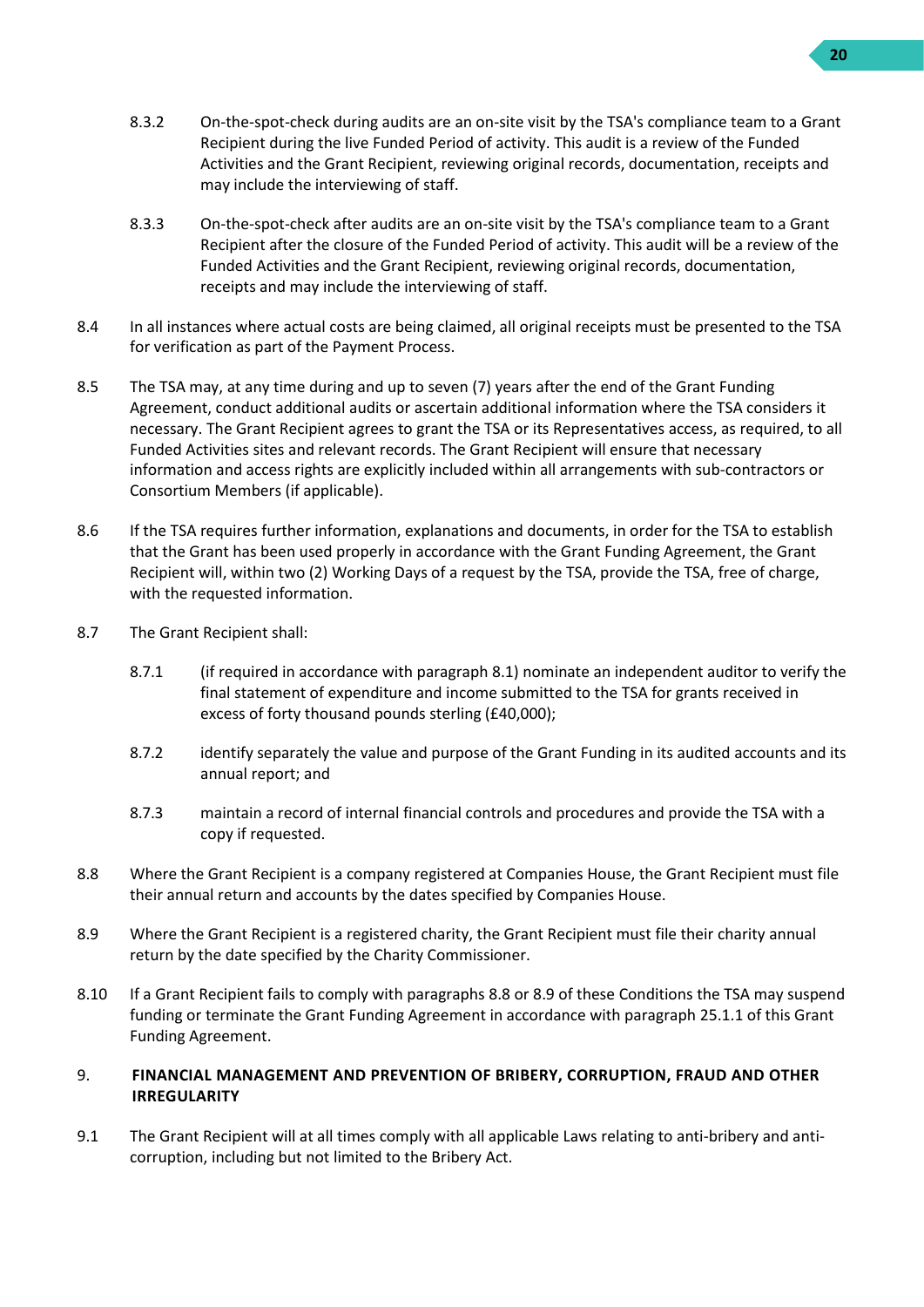- 9.2 The Grant Recipient must have a sound administration and audit process, including internal financial controls to safeguard against fraud, theft, money laundering, counter terrorist financing or any other impropriety, or mismanagement in connection with the administration of the Grant. To that effect, the Grant Recipient will be asked to sign a Financial Management and Governance Declaration, which can be found under Annex 12 (Financial Management and Governance Declaration). The Grant Recipient shall ensure that the internal/external auditors report on the adequacy or otherwise of the financial management and governance systems in place.
- 9.3 By signing this Grant Funding Agreement the Grant Recipient is confirming that their internal financial controls and governance structures are fit for purpose and that the Grant Recipient has effective procedures to be accountable for the use of the Grant as part of the Turing Scheme, as set out in this Grant Funding Agreement, under UK financial laws and regulations.
- 9.4 All cases of fraud or theft (whether proven or suspected) relating to the Funded Activities must be notified to the TSA as soon as they are identified. The Grant Recipient shall explain to the TSA what steps are being taken to investigate the irregularity and shall keep the TSA informed about the progress of any such investigation. The TSA may, however, request that the matter (which the Grant Recipient is obliged to carry out) is referred to external auditors or other Third Party as required.
- <span id="page-20-2"></span>9.5 The TSA will have the right, at its absolute discretion, to insist that the Grant Recipient address any actual or suspected fraud, theft or other financial irregularity and/or to suspend future payment of the Grant to the Grant Recipient. Any grounds for suspecting financial irregularity includes what the Grant Recipient, acting with due care, should have suspected as well as what is actually proven.
- 9.6 The Grant Recipient agrees and accepts that it may become ineligible for Grant support and may be required to repay all or part of the Grant if it engages in tax evasion or aggressive tax avoidance in the opinion of Her Majesty's Revenue and Customs.
- 9.7 For the purposes of paragraph [9.5](#page-20-2) "**financial irregularity**" includes (but is not limited to) potential fraud or other impropriety, mismanagement, and the use of the Grant for any purpose other than those stipulated in the Grant Funding Agreement. The Grant Recipient may be required to provide statements and evidence to the TSA or the appropriate organisation, such as the Police, as part of pursuing sanctions, criminal or civil proceedings.

## <span id="page-20-0"></span>**10. CONFLICTS OF INTEREST**

- 10.1 Neither the Grant Recipient nor its Representatives shall engage in any personal, business or professional activity which conflicts or could conflict with any of their obligations in relation to the Grant Funding Agreement.
- 10.2 The Grant Recipient must have and will keep in place adequate procedures to manage and monitor any actual or perceived bias or conflicts of interest.

#### <span id="page-20-1"></span>**11. CONFIDENTIALITY**

11.1 Except to the extent set out in this paragraph [11](#page-20-1) or where disclosure is expressly permitted, the Grant Recipient shall treat all Confidential Information belonging to the TSA and the Department for Education as confidential and shall not disclose any Confidential Information belonging to the TSA or Department for Education to any other person without the prior written consent of the TSA, except to such persons who are directly involved in the provision of the Funded Activities and who need to know the information.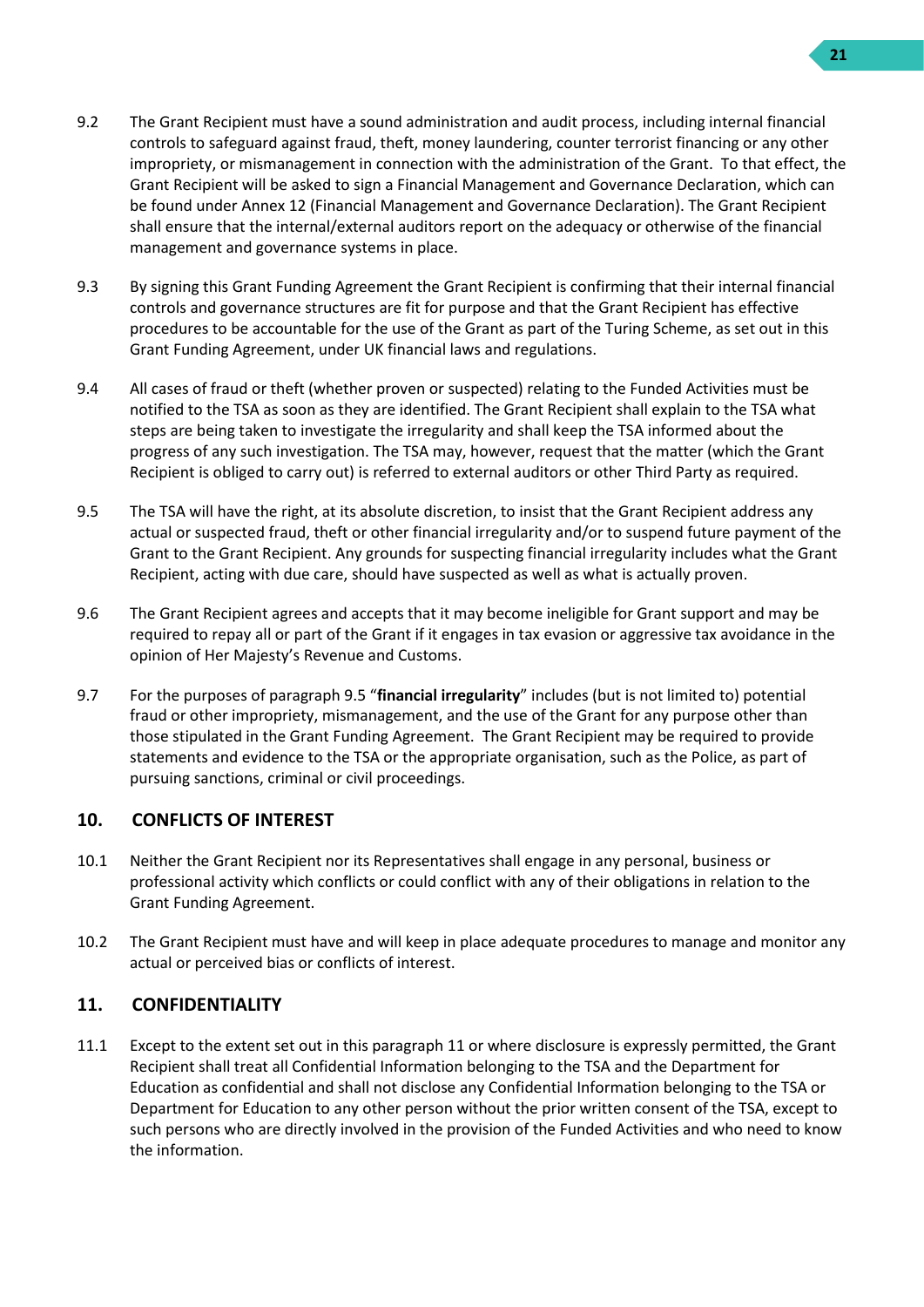- <span id="page-21-2"></span>11.2 The Grant Recipient gives its consent for the TSA and the Department for Education to publish the Grant Funding Agreement in any medium in its entirety (but with any information which is Confidential Information belonging to the TSA, the Department for Education or the Grant Recipient redacted), including from time to time agreed changes to the Grant Funding Agreement.
- 11.3 Nothing in this paragraph [11](#page-20-1) shall prevent the TSA disclosing any Confidential Information obtained from the Grant Recipient:
	- 11.3.1 for the purpose of the examination and certification of the TSA's accounts; or pursuant to section 6(1) of the National Audit Act 1983 of the economy, efficiency and effectiveness with which the TSA has used its resources;
	- 11.3.2 to the Department for Education or any Government Department, any body carrying out public functions of Her Majesty's Government or any contractor, sub-contractor or agent of the Department for Education in the event that this Grant Funding Agreement has been assigned, novated or transferred pursuant to paragrap[h 19.3;](#page-25-3)
	- 11.3.3 to any other government department, consultant, contractor or other person engaged by the TSA, provided that in disclosing information the TSA only discloses the information which is necessary for the purpose concerned and requests that the information is treated in confidence and that a confidentiality undertaking is given where appropriate; or
	- 11.3.4 where disclosure is required by Law, including under the Information Acts.
- 11.4 Nothing in this paragraph [11](#page-20-1) shall prevent either Party from using any techniques, ideas or know-how gained during the performance of its obligations under the Grant Funding Agreement in the course of its normal business, to the extent that this does not result in a disclosure of the other Party's Confidential Information or an infringement of the other Party's Intellectual Property Rights.

#### <span id="page-21-0"></span>**12. TRANSPARENCY**

The TSA and the Grant Recipient acknowledge that, except for any information, which is exempt from disclosure in accordance with the provisions of the Information Acts, the content of the Grant Funding Agreement is not confidential and may be published by the TSA in accordance with paragraph [11.2](#page-21-2) above.

## <span id="page-21-1"></span>**13. STATUTORY DUTIES**

- 13.1 The Grant Recipient agrees to adhere to its obligations under the Law including but not limited to the Information Acts and the HRA.
- 13.2 Where requested by the TSA, the Grant Recipient will provide reasonable assistance and cooperation to enable the TSA and the Department for Education to comply with the TSA's and Department for Education's information disclosure obligations under the Information Acts.
- 13.3 On request from the TSA, the Grant Recipient will provide the TSA with all such relevant documents and information relating to the Grant Recipient's data protection policies and procedures as the TSA may reasonably require.
- 13.4 The Grant Recipient acknowledges that the TSA, acting in accordance with the codes of practice issued and revised from time to time under the Information Acts, may disclose information concerning the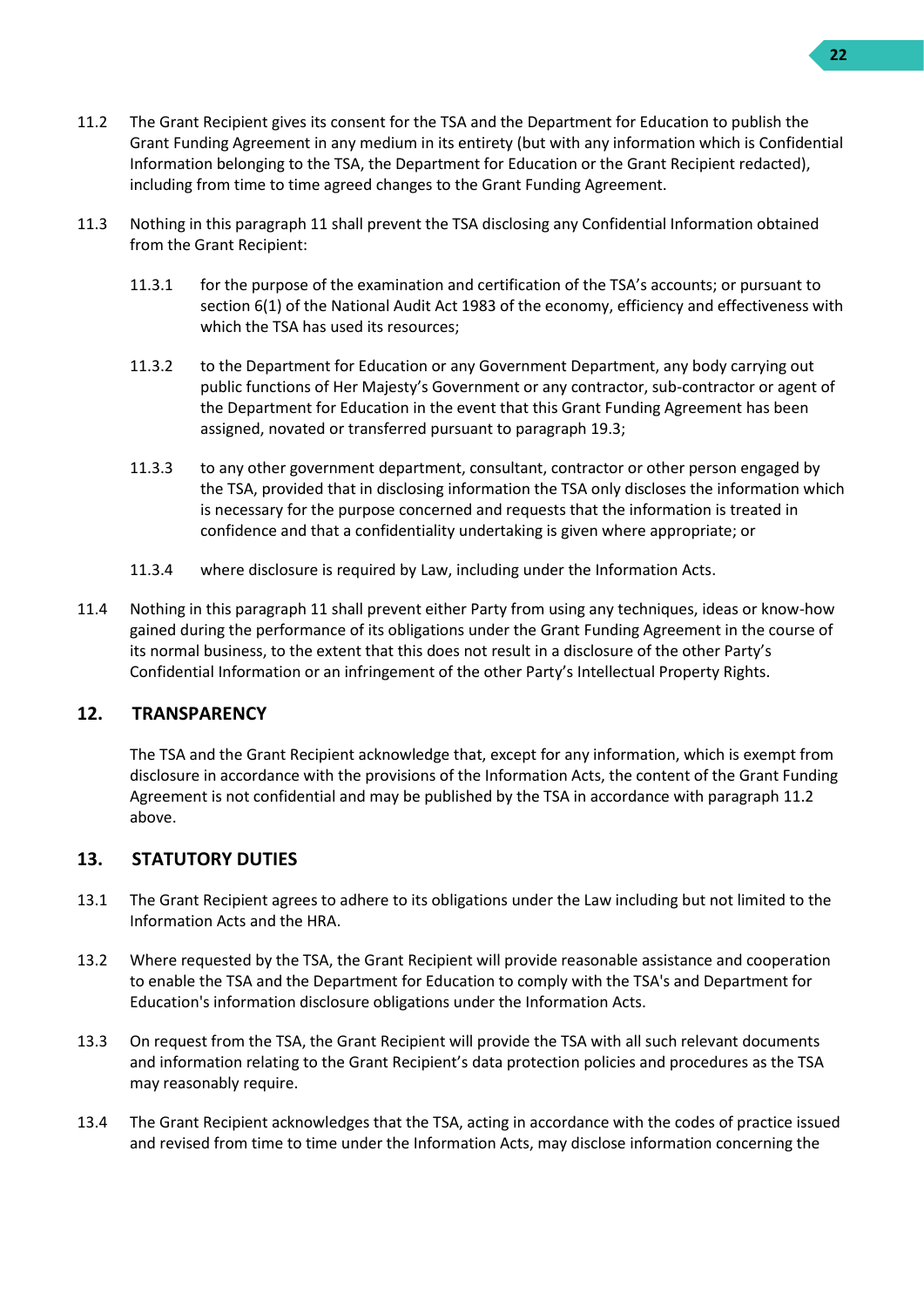Grant Recipient and the Grant Funding Agreement without consulting the Grant Recipient including but not limited to the Department for Education.

13.5 The TSA will take reasonable steps to notify the Grant Recipient of a request for information to the extent that it is permissible and reasonably practical for it to do so. Notwithstanding any other provision in the Grant Funding Agreement, the TSA will be responsible for determining in its absolute discretion whether any information is exempt from disclosure in accordance with the Information Acts.

#### **Equality, Diversity And Inclusion**

- 13.6 The Grant Recipient shall ensure that it does not, in delivering the Funded Activities under this Grant Funding Agreement, discriminate within the meaning of the Equality Legislation.
- 13.7 The Grant Recipient shall comply with any equal opportunities or diversity policies or guidelines as requested and provided by the TSA from time to time.

#### **Protection Of Children And Vulnerable Adults**

13.8 The Grant Recipient shall comply with the provisions of Annex 8 (Protection of Vulnerable Children and Vulnerable Adults).

#### **Health And Safety**

13.9 The Grant Recipient shall take all necessary measures to comply with the requirements of the Health and Safety at Work Act 1974 (or any equivalent legislation in any applicable jurisdiction) and any other acts, orders, regulations and codes of practice (including, without limitation, any approved codes of practice) relating to health and safety, which may apply to the performance of this Grant Funding Agreement and the Funded Activities.

#### <span id="page-22-0"></span>**14. DATA PROTECTION AND PUBLIC PROCUREMENT**

#### **Data Protection**

14.1 The Grant Recipient and the TSA will comply at all times with their respective obligations under Data Protection Legislation.

#### **Public Procurement**

- 14.2 The Grant Recipient will ensure that any of its Representatives involved in the Funded Activities will, adopt such policies and procedures that are required in order to ensure that value for money has been obtained in the procurement of goods or services funded by the Grant.
- 14.3 Where the Grant Recipient is a Contracting Authority within the meaning of the Procurement Regulations the Grant Recipient will comply, as necessary, with the Procurement Regulations when procuring goods and services in connection with the Grant Funding Agreement and the TSA shall not be liable for the Grant Recipient's failure to comply with its obligations under the Procurement Regulations.

#### <span id="page-22-1"></span>**15. INTELLECTUAL PROPERTY RIGHTS**

15.1 Intellectual Property Rights in all IPR Material will be the property of the Grant Recipient. Other than as expressly set out in these Conditions, neither Party will have any right to use any of the other Party's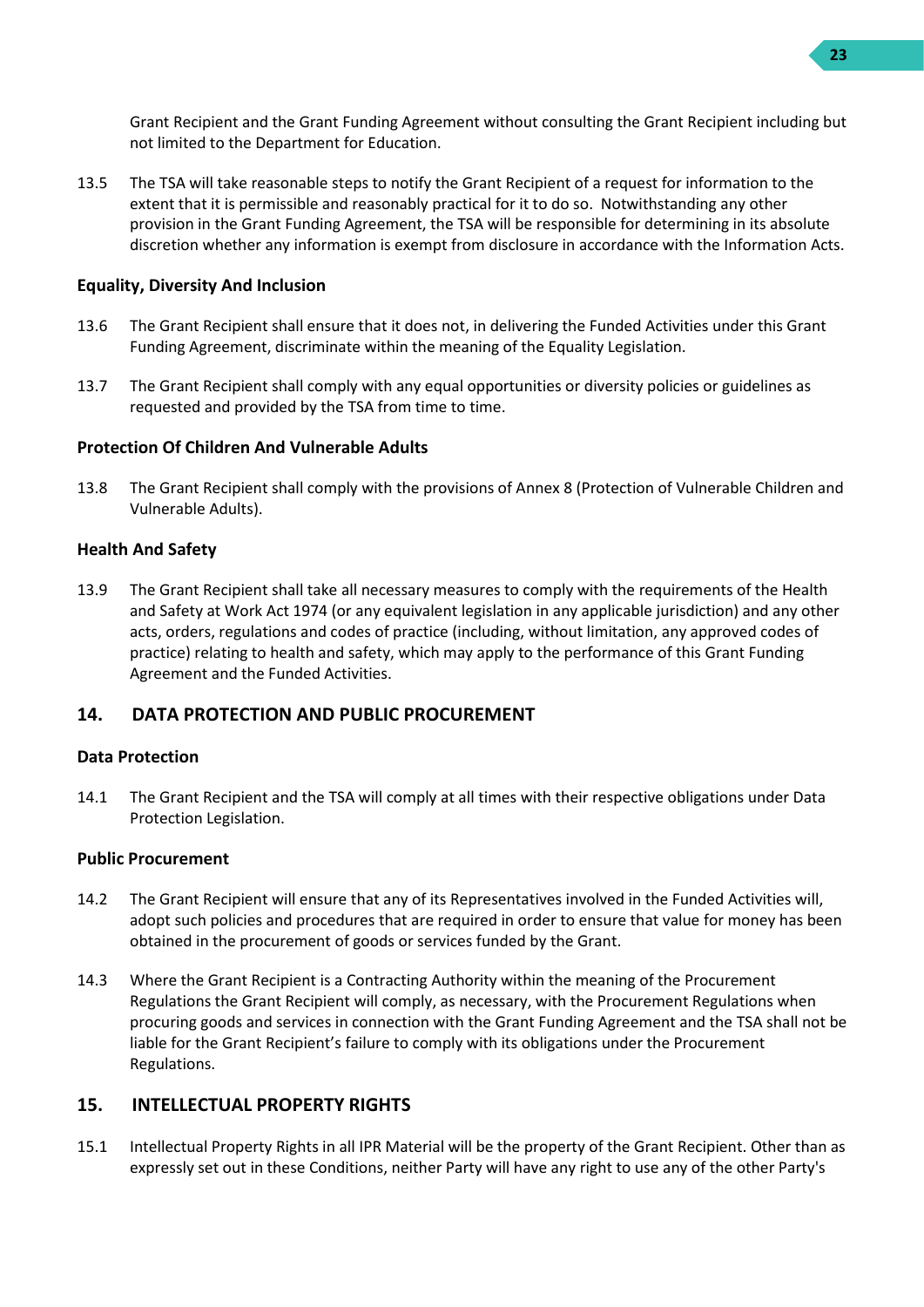names, logos or trade marks on any of its products or services without the other Party's prior written consent.

- 15.2 The Grant Recipient grants to the TSA and to the Department for Education a non-exclusive irrevocable and royalty-free, sub-licensable, worldwide licence to use all the IPR Material for the purpose of supporting other projects.
- 15.3 Ownership of Third Party software or other IPR necessary to deliver Funded Activities will remain with the relevant Third Party.
- 15.4 The Grant Recipient must ensure that they have obtained the relevant agreement from the Third Party proprietor before any additions or variations are made to the standard 'off-the-shelf' versions of any Third Party software and other IPR. The Grant Recipient will be responsible for obtaining and maintaining all appropriate licences to use the Third Party software.
- 15.5 The Grant Recipient warrants that the delivery of the Funded Activities does not and will not infringe any Third Party's Intellectual Property Rights.
- 15.6 Where any Intellectual Property Rights owned or licensed by the TSA are required to be used in connection with the delivery of the Funded Activities, the Grant Recipient acknowledges that it shall have no right to use the same except to the extent necessary for the delivery of the Funded Activities and subject to such consents and restrictions as may be specified by the TSA.

## <span id="page-23-0"></span>**16. ENVIRONMENTAL REQUIREMENTS**

- 16.1 The Grant Recipient shall perform the Funded Activities in accordance with the Department for Education's environmental policy, which is to conserve energy, water, wood, paper and other resources, reduce waste and phase out the use of ozone depleting substances and minimise the release of greenhouse gases, volatile organic compounds and other substances damaging to health and the environment.
- 16.2 The Grant Recipient shall pay due regard to the use of recycled products, so long as such products are not detrimental to the provision of the Funded Activities or the environment, to include the use of all packaging, which should be capable of recovery for re-use or recycling.
- 16.3 The Grant Recipient shall take all possible precautions to ensure that any equipment and materials used in the provision of the Funded Activities do not contain chlorofluorocarbons, halons or any other damaging substances, unless unavoidable, in which case the TSA shall be notified in advance of their use. The Grant Recipient shall endeavour to reduce fuel emissions wherever possible.

#### <span id="page-23-1"></span>**17. ASSETS**

#### **Inventory of the Assets**

17.1 The Grant Recipient shall agree in advance with the TSA any plans to purchase or improve any Fixed Assets at a cumulative cost exceeding five hundred pounds sterling (£500) and must keep a register of all Fixed Assets acquired or improved at a cost exceeding two hundred and fifty pounds sterling (£250), wholly or partly using the Grant provided under the Grant Funding Agreement. Where the cost of purchasing or improving the Fixed Assets is less than five hundred pounds sterling (£500) authorisation is not required.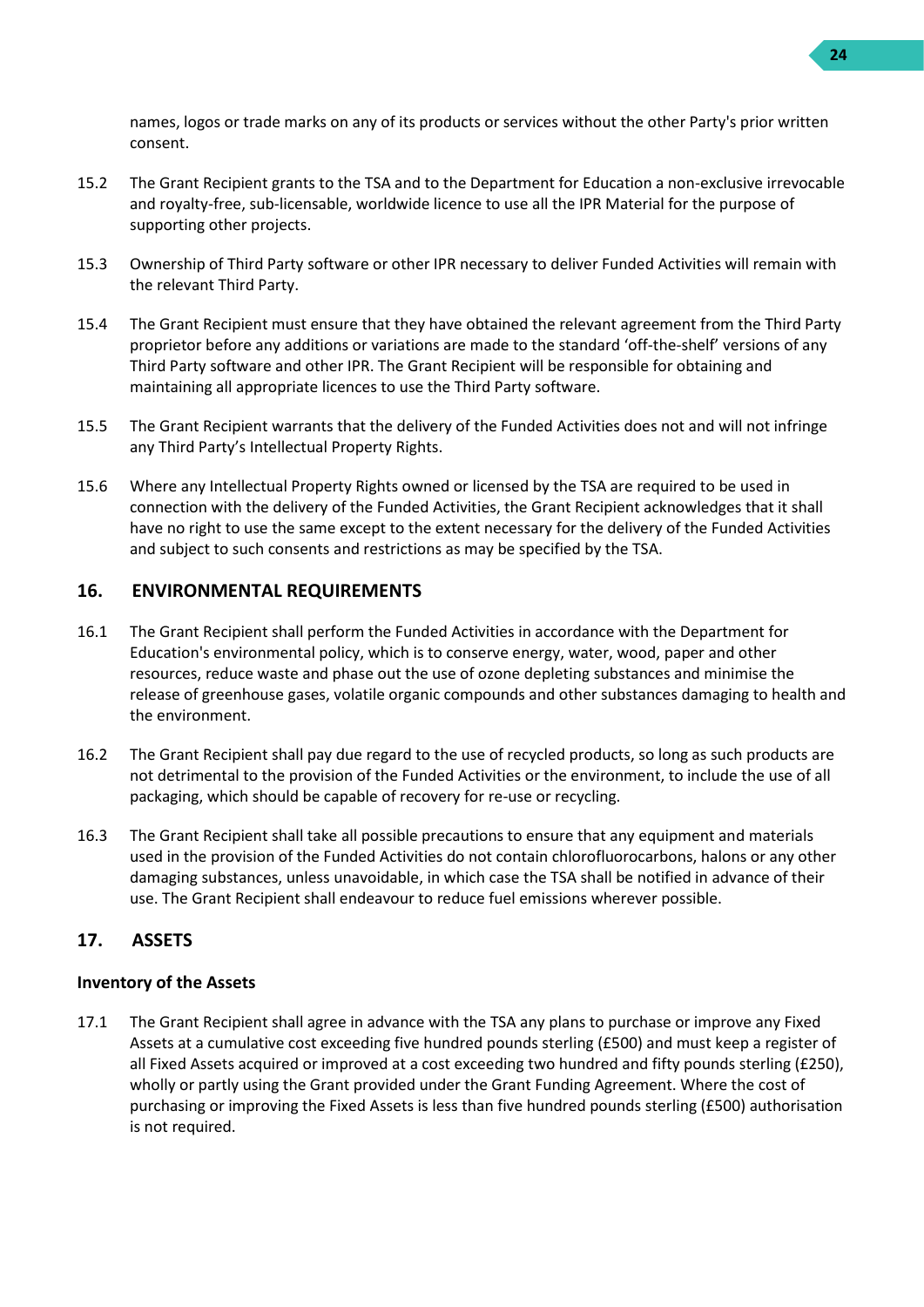- 17.2 Assets purchased with Grant funding must only be used for delivery of the Funded Activities, unless expressly agreed by the TSA.
- <span id="page-24-0"></span>17.3 For each entry in the register the following particulars must be shown where appropriate:
	- 17.3.1 date of acquisition or improvement;
	- 17.3.2 description of the Asset;
	- 17.3.3 cost, net of recoverable VAT;
	- 17.3.4 location of the Asset;
	- 17.3.5 serial or identification numbers;
	- 17.3.6 location of the title deeds;
	- 17.3.7 date of any Disposal;
	- 17.3.8 depreciation/amortisation policy applied;
	- 17.3.9 proceeds of any Disposal net of VAT; and
	- 17.3.10 the identity of any person to whom the Asset has been transferred or sold.
- <span id="page-24-1"></span>17.4 The TSA reserves the right to require the Grant Recipient to maintain the above particulars as set out in [17.3.1](#page-24-0) - [17.3.10](#page-24-1) for any additional items which the TSA considers material to the overall Grant.

#### **Disposal of Asset**

- 17.5 Where the Grant Recipient uses any of the Grant to develop, improve or purchase any Assets, the Grant Recipient must ensure that the Assets are maintained in good condition over the Asset Owning Period.
- 17.6 The TSA reserves the right to determine the outcome of any Asset created as a result of the Funded Activities or purchased with the Grant.
- 17.7 The Grant Recipient must not dispose of any Assets that have been totally or partly bought, restored, conserved (maintained or protected from damage) or improved with the Grant without the prior written consent of the TSA. If the TSA grants consent to the Disposal, such consent may be subject to satisfaction of certain conditions, to be determined by the TSA.
- 17.8 If the Grant Recipient disposes of any Asset without the prior written consent of the TSA, the Grant Recipient must use all reasonable endeavours to achieve the market price for the Assets and must pay to the TSA a proportion of the proceeds of such sale, equivalent to the proportion of the purchase or development costs of the Assets that was funded by the Grant, provided that the TSA may at its discretion allow the Grant Recipient to keep all or a part of the relevant proceeds where:
	- 17.8.1 the sale of the Assets takes place after the end of the Asset Owning Period;
	- 17.8.2 the proceeds of sale are to be applied directly to the purchase by the Grant Recipient of assets that are equivalent to or replacements for the Assets; or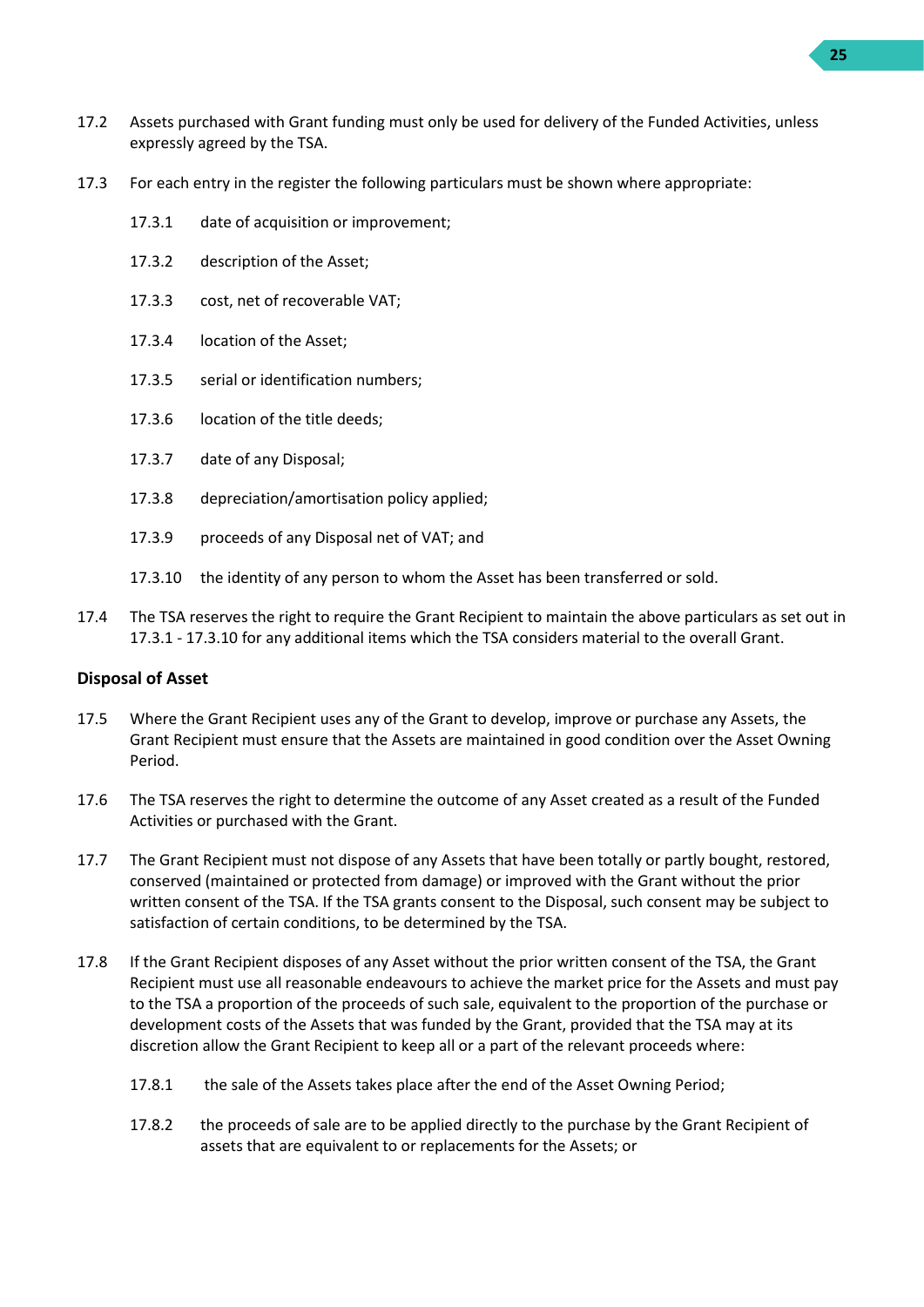- 17.8.3 the TSA is otherwise satisfied that the Recipient will apply those proceeds for purposes related to the Funded Activities.
- 17.9 The Grant Recipient shall hold the proceeds from the Disposal of any Asset on trust for the TSA.

#### **Charging of any Asset**

<span id="page-25-4"></span>17.10 The Grant Recipient shall not create any charge, legal mortgage, debenture or lien over any Asset without the prior written consent of the TSA.

#### <span id="page-25-0"></span>**18. INSURANCE**

- 18.1 The Grant Recipient will during the term of the Funding Period and for six (6) years after termination or expiry of these Conditions, ensure that it has and maintains, at all times adequate insurance with an insurer of good repute to cover claims under the Grant Funding Agreement or any other claims or demands which may be brought or made against it by any person suffering any injury damage or loss in connection with the Funded Activities or the Grant Funding Agreement.
- 18.2 The Grant Recipient will upon request produce to the TSA its policy or policies of insurance or where this is not possible, a certificate of insurance issued by the Grant Recipient's insurance brokers confirming the insurances are in full force and effect together with confirmation that the relevant premiums have been paid.

#### <span id="page-25-1"></span>**19. ASSIGNMENT**

- 19.1 The Grant Recipient will not transfer, assign, novate or otherwise dispose of the whole or any part of the Grant Funding Agreement or any rights under it, to another organisation or individual, without the TSA's prior approval.
- 19.2 Any approval given by the TSA will be subject to a condition that the Grant Recipient has first entered into a Grant Funding Agreement, authorised by the TSA, requiring the Grant Recipient to work with another organisation in delivering the Funded Activities.
- <span id="page-25-3"></span>19.3 The TSA may, on instruction from the Department for Education, at any time assign, novate or transfer this Grant Funding Agreement to any Government Department, any body carrying out public functions of Her Majesty's Government or any contractor, sub-contractor or agent of the Department for Education.
- 19.4 In the event that the TSA exercises its right at paragraph [19.3](#page-25-3) the Grant Recipient must enter into a novation agreement in the form that the TSA specifies (if requested to do so).

## <span id="page-25-2"></span>**20. SPENDING CONTROLS – MARKETING, ADVERTISING, COMMUNICATIONS AND CONSULTANCY**

- 20.1 The Grant Recipient may incur expenditure on advertising, communications, consultancy or marketing either in connection with, or using the Grant provided that:
	- 20.1.1 such expenditure relates to organisational support; and
	- 20.1.2 it has been approved by the TSA as part of the Grant Recipient's Grant Application (or otherwise approved in writing by the TSA).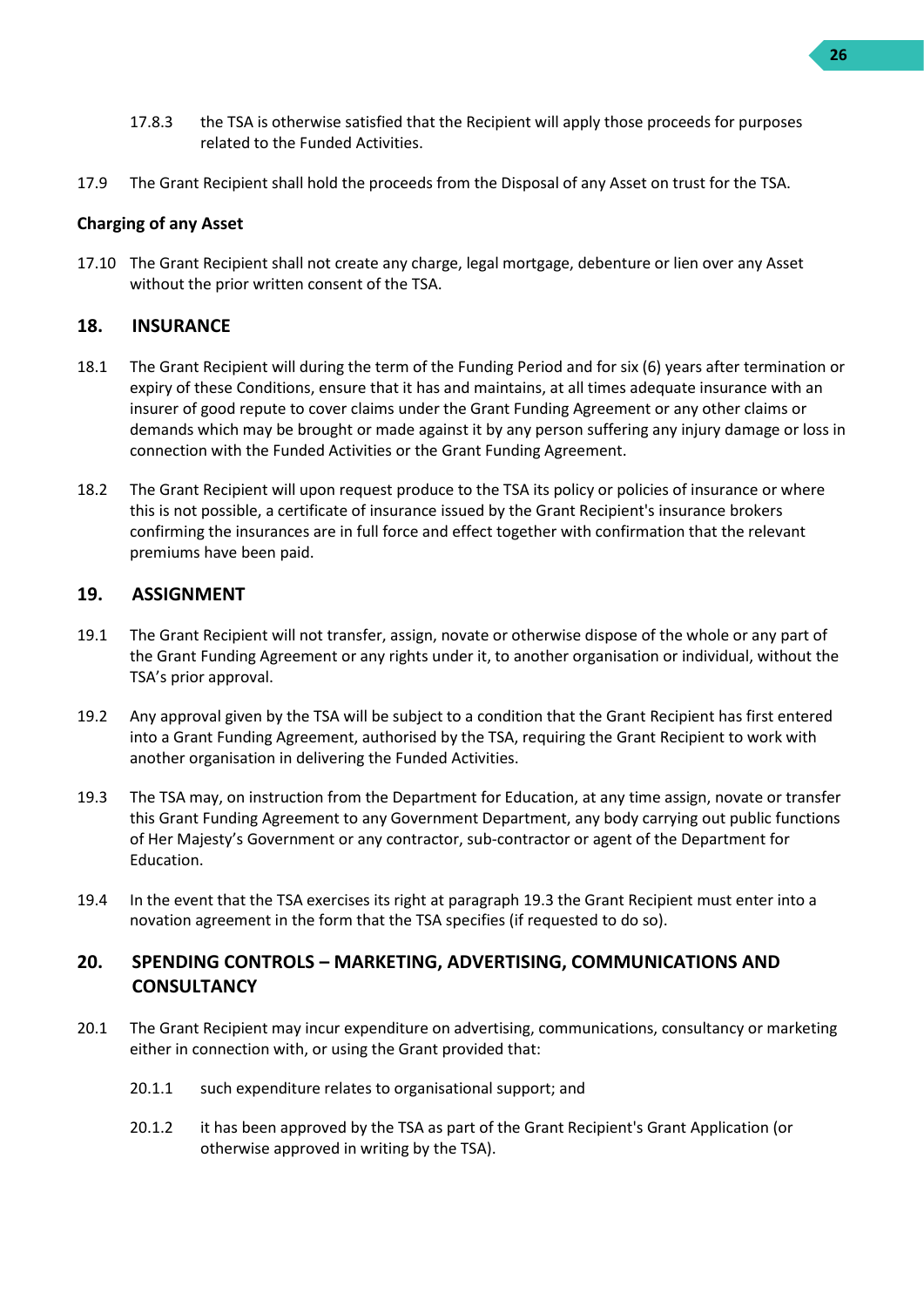#### <span id="page-26-0"></span>21. **LOSSES, GIFTS AND SPECIAL PAYMENTS**

- 21.1 The Grant Recipient must obtain prior written consent from the TSA before:
	- 21.1.1 writing off any debts or liabilities;
	- 21.1.2 offering to make any Special Payments; and
	- 21.1.3 giving any gifts

in connection with this Grant Funding Agreement.

21.2 The Grant Recipient will keep a record of all gifts, both given and received, in connection with the Grant or any Funded Activities.

#### <span id="page-26-1"></span>22. **BORROWING**

- 22.1 In accordance with paragraph [17.10](#page-25-4) and this [22,](#page-26-1) the Grant Recipient must obtain prior written consent from the TSA before:
	- 22.1.1 borrowing or lending money from any source in connection with the Grant Funding Agreement; and
	- 22.1.2 giving any guarantee, indemnities or letters of comfort that relate to the Grant Funding Agreement, or have any impact on the Grant Recipient's ability to deliver the Funded Activities set out in the Grant Funding Agreement.

#### <span id="page-26-2"></span>**23. PUBLICITY**

- 23.1 The Grant Recipient gives consents to the TSA to publicise in the press or any other medium the Grant and details of the Funded Activities using any information gathered from the Grant Application or any monitoring reports submitted to the TSA in accordance with paragraph [7.2](#page-16-2) of these Conditions.
- 23.2 The Grant Recipient will comply with all reasonable requests from the TSA to facilitate visits, provide reports, statistics, photographs and case studies that will assist the TSA in its promotional and fundraising activities relating to the Funded Activities.
- 23.3 The TSA consents to the Grant Recipient carrying out any reasonable publicity about the Grant and the Funded Activities as required, from time to time.
- 23.4 Any publicity material for the Funded Activities must refer to the programme under which the Grant was awarded and must feature the Turing Scheme logo in accordance with the TSA's visual identity guidelines for the Turing Scheme (being such guidelines as shall be notified in advance to the Grant Recipient). The Grant Recipient will not use the Turing Scheme logo for any other purpose whatsoever. If a Third Party wishes to use the Turing Scheme's logo, the Grant Recipient must first seek permission from the TSA
- 23.5 The Grant Recipient will acknowledge the support of the Turing Scheme and the Department for Education in any materials that refer to the Funded Activities and in any written or spoken public presentations about the Funded Activities. Such acknowledgements (where appropriate or as requested by the TSA) will include the Turing Scheme's name and logo (or any future name or logo adopted by the Turing Scheme) using the templates provided by the TSA from time to time.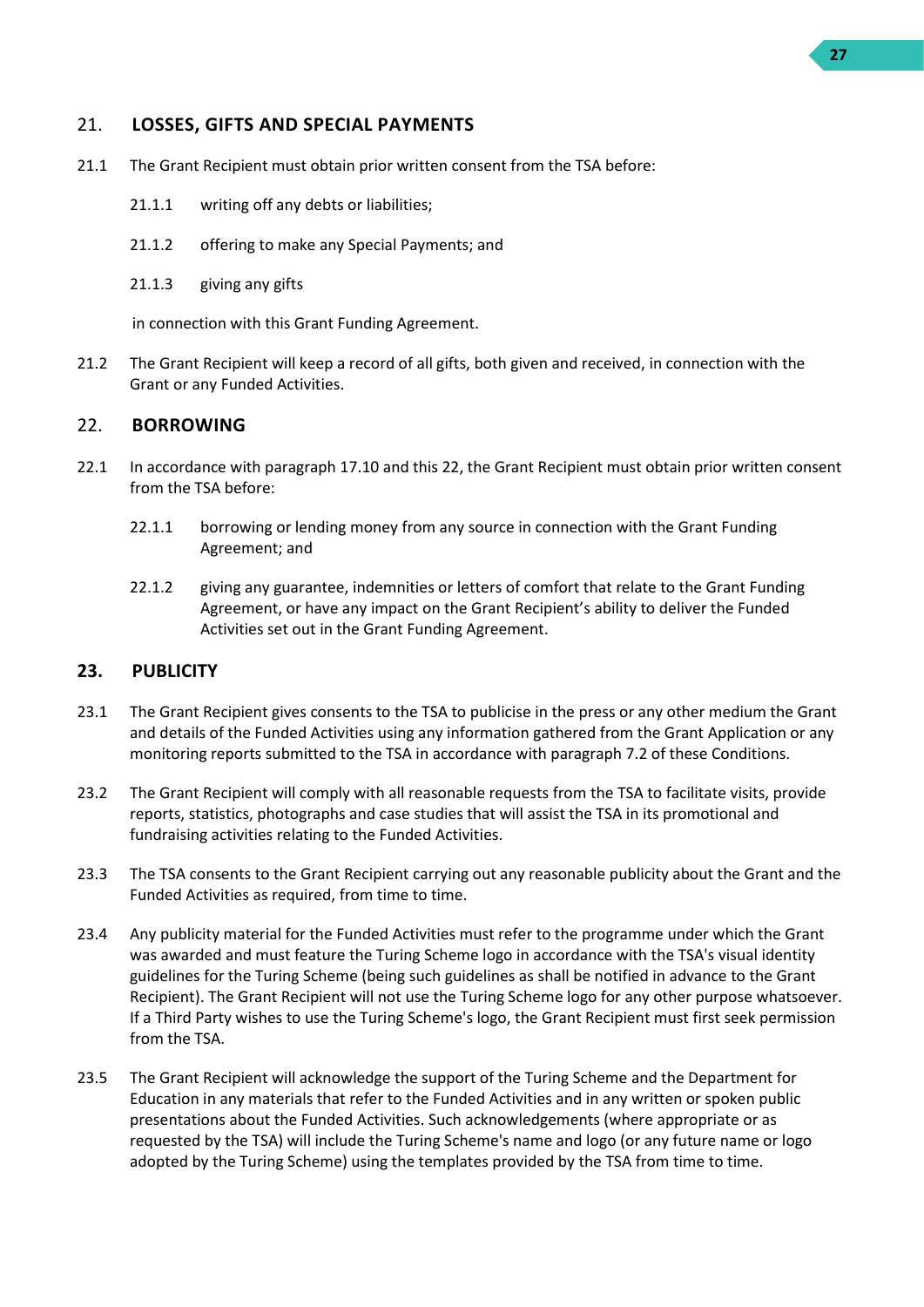23.6 In using the TSA's name and logo, the Grant Recipient will comply with all reasonable branding guidelines issued by the TSA from time to time.

#### <span id="page-27-0"></span>**24. CHANGES TO THE TSA'S REQUIREMENTS**

- 24.1 The TSA will notify the Grant Recipient of any changes to their Funded Activities, which are supported by the Grant.
- 24.2 The Grant Recipient will accommodate any changes to the TSA's needs and requirements under these Conditions.

## <span id="page-27-1"></span>**25. CLAWBACK, EVENTS OF DEFAULT, TERMINATION AND RIGHTS RESERVED FOR BREACH AND TERMINATION**

#### **Events of Default**

- <span id="page-27-3"></span><span id="page-27-2"></span>25.1 The TSA may exercise its rights set out in paragraph [25.3](#page-29-1) if any of the following events occur:
	- 25.1.1 the Grant Recipient uses the Grant for a purpose other than the Funded Activities;
	- 25.1.2 the Grant Recipient fails to comply with its obligations under the Grant Funding Agreement, which is material in the opinion of the TSA:
	- 25.1.3 not used;
	- 25.1.4 the Grant Recipient uses the Grant for Ineligible Expenditure;
	- 25.1.5 the Grant Recipient fails, in the TSA's opinion, to make satisfactory progress with the Funded Activities and in particular, with meeting the agreed outputs set out in Annex 6 (Agreed Outputs and Longer Term Outcomes) of these Conditions;
	- 25.1.6 the Grant Recipient fails to:
		- (a) submit an adequate Remedial Action Plan to the TSA following a request by the TSA pursuant to paragraph [25.3.4;](#page-29-2) or
		- (b) improve delivery of the Funded Activities in accordance with the Remedial Action Plan approved by the TSA;
	- 25.1.7 the Grant Recipient is, in the opinion of the TSA, delivering the Funded Activities in a negligent manner (in this context negligence includes but is not limited to failing to prevent or report actual or anticipated fraud or corruption);
	- 25.1.8 the Grant Recipient fails to declare Duplicate Funding;
	- 25.1.9 not used;
	- 25.1.10 the Grant Recipient receives funding from a Third Party which, in the opinion of the TSA, undertakes activities that are likely to bring the reputation of the Funded Activities or the Turing Scheme into disrepute;
	- 25.1.11 the Grant Recipient provides the TSA with any materially misleading or inaccurate information and/or any of the information provided in their Grant Application or in any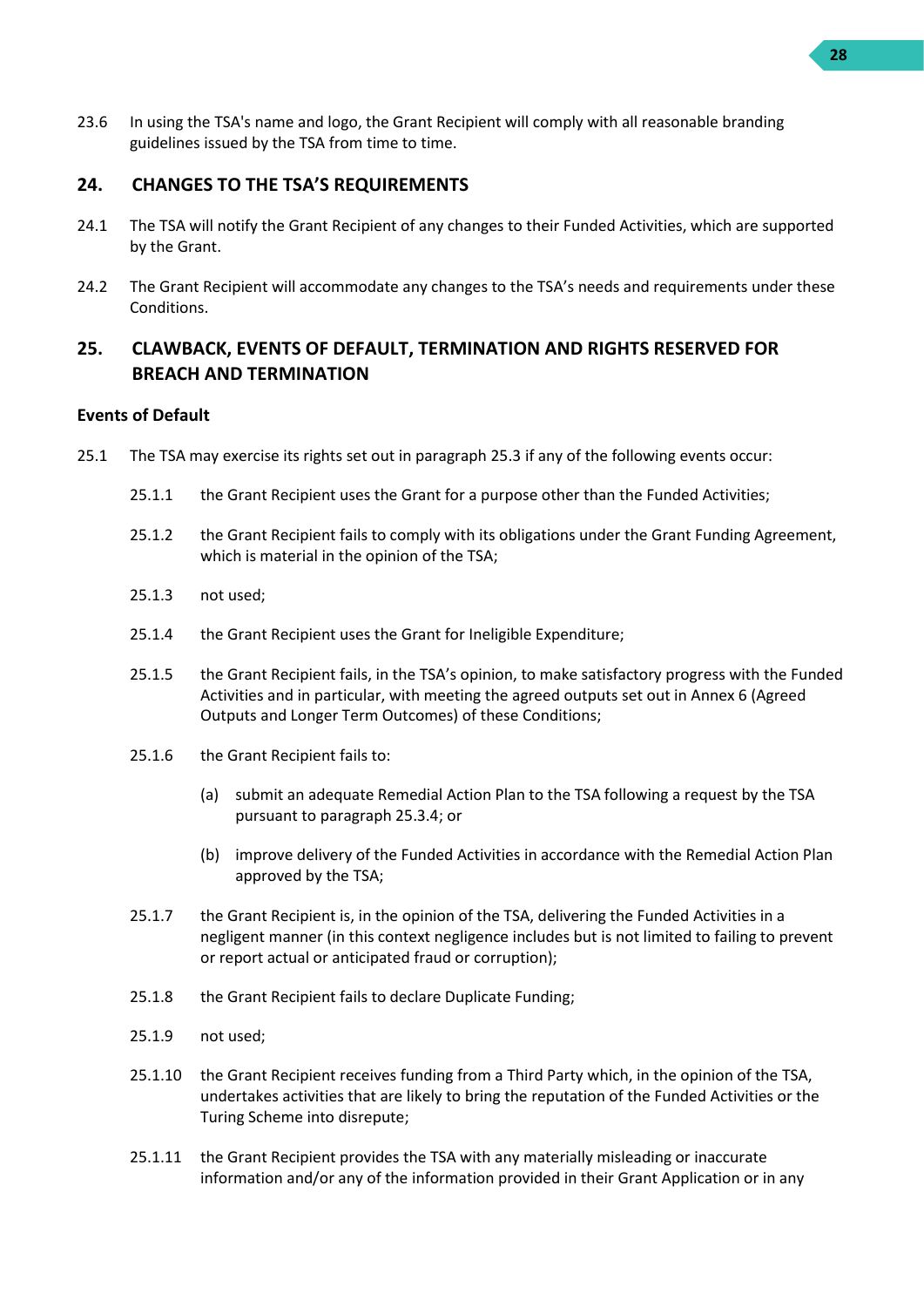

subsequent supporting correspondence is found to be incorrect or incomplete to an extent which the TSA considers to be significant;

- 25.1.12 the Grant Recipient commits or has committed a Prohibited Act or fails to report a Prohibited Act to the TSA, whether committed by the Grant Recipient, its Representatives or a Third Party, as soon as they become aware of it;
- 25.1.13 the TSA determines (acting reasonably) that the Grant Recipient or any of its Representatives has:
	- (a) acted dishonestly or negligently at any time during the term of the Grant Funding Agreement and to the detriment of the TSA; or
	- (b) taken any actions which unfairly bring or are likely to unfairly bring the TSA's, Department for Education's or the Turing Scheme's name or reputation and/or the TSA, Department for Education's or the Turing Scheme into disrepute. Actions include omissions in this context;
	- (c) transferred, assigns or novates the Grant to any Third Party without the TSA's consent;
	- (d) failed to act in accordance with the Law; howsoever arising, including incurring expenditure on unlawful activities;
- 25.1.14 the Grant Recipient ceases to operate for any reason, or it passes a resolution (or any court of competent jurisdiction makes an order) that it be wound up or dissolved (other than for the purpose of a bona fide and solvent reconstruction or amalgamation);
- 25.1.15 the Grant Recipient becomes insolvent as defined by section 123 of the Insolvency Act 1986, or it is declared bankrupt, or it is placed into receivership, administration or liquidation, or a petition has been presented for its winding up, or it enters into any arrangement or composition for the benefit of its creditors, or it is unable to pay its debts as they fall due;
- 25.1.16 not used;
- <span id="page-28-1"></span>25.1.17 the Grant Recipient breaches the Code of Conduct and/or fails to report an actual or suspected breach of the Code of Conduct by the Grant Recipient or its Representatives in accordance with paragrap[h 30.2;](#page-32-4)
- <span id="page-28-0"></span>25.1.18 the Grant Recipient undergoes a Change of Status which the TSA, acting reasonably, considers:
	- (a) will be materially detrimental to the Funded Activities and/or;
	- (b) the new body corporate cannot continue to receive the Grant because they do not meet the Eligibility Criteria used to award the Grant to the Grant Recipient;
	- (c) the TSA believes that the Change of Status would raise national security concerns; and/or
	- (d) the new body corporate intends to make fundamental change(s) to the purpose for which the Grant was given.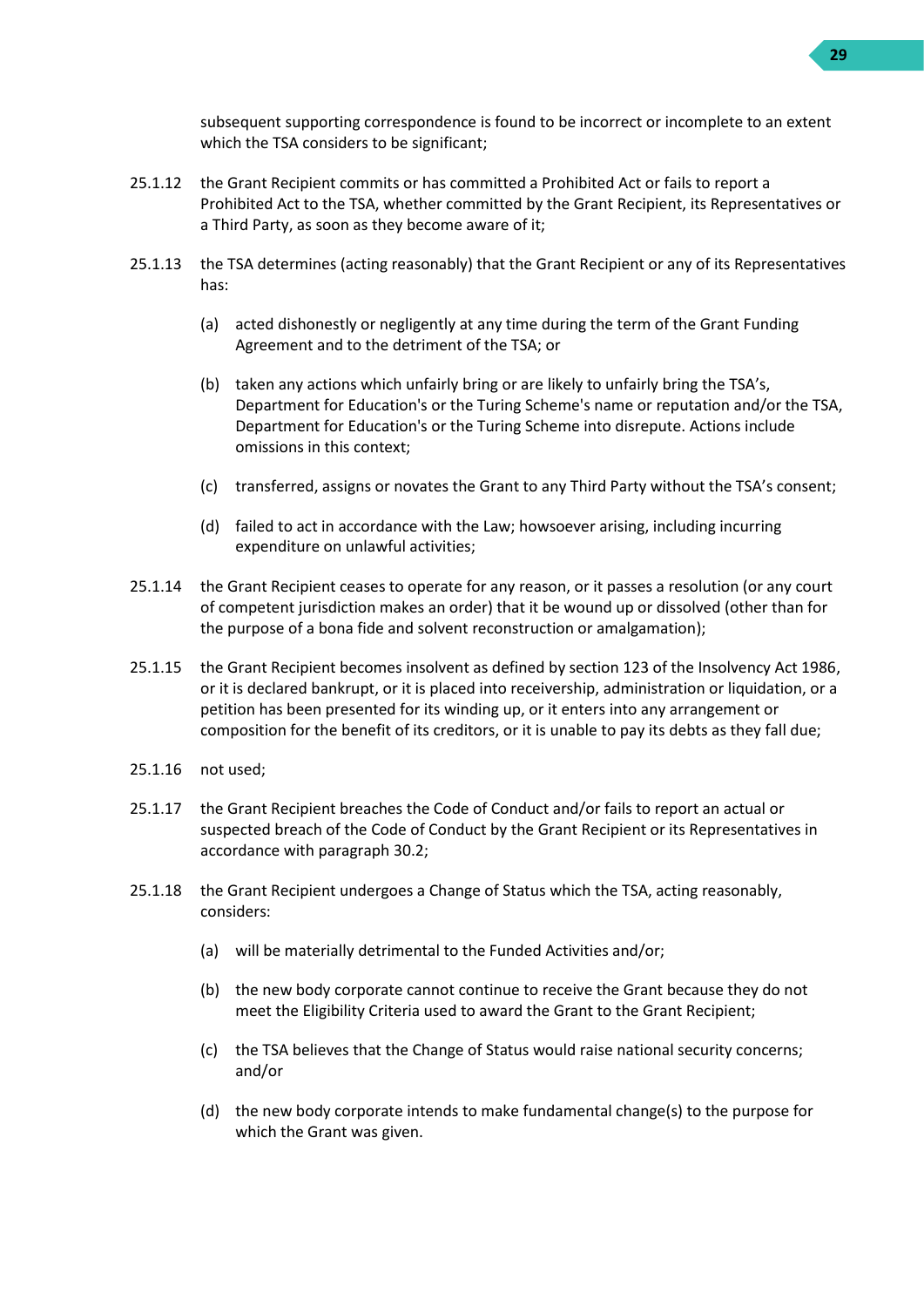- **30**
- 25.2 Where, the TSA determines that an Event of Default has or may have occurred, the TSA shall notify the Grant Recipient to that effect in writing, setting out any relevant details, of the failure to comply with these Conditions or pertaining the Event of Default, and details of any action that the TSA intends to take or has taken.

#### **Rights reserved for the TSA in relation to an Event of Default**

- <span id="page-29-3"></span><span id="page-29-1"></span>25.3 Where, the TSA determines that an Event of Default has or may have occurred, the TSA shall take any one or more of the following actions:
	- 25.3.1 suspend or terminate the payment of Grant for such period as the TSA shall determine; and/or
	- 25.3.2 reduce the Maximum Sum in which case the payment of Grant shall thereafter be made in accordance with the reduction and notified to the Grant Recipient; and/or
	- 25.3.3 require the Grant Recipient to repay the TSA the whole or any part of the amount of Grant previously paid to the Grant Recipient. Such sums shall be recovered as a civil debt; and/or
	- 25.3.4 give the Grant Recipient an opportunity to remedy the Event of Default (if remediable) in accordance with the procedure set out in paragraph[s 25.4](#page-29-0) t[o 25.10;](#page-30-0)
	- 25.3.5 terminate the Grant Funding Agreement. The TSA will notify the Grant Recipient of notice to terminate, explaining the reasons for the termination ("**Termination Notice**"). The Grant Recipient will have ten (10) Working Days, from the date of the Termination Notice, to appeal the termination decision. If an appeal is received the TSA must consider and respond within five (5) working days with the outcome of the appeal. If the appeal is not upheld an invoice will be raised requesting immediate payment from the Grant Recipient.

#### <span id="page-29-2"></span>**Opportunity for the Grant Recipient to remedy an Event of Default**

- <span id="page-29-0"></span>25.4 Where the Grant Recipient is provided with an opportunity to submit a draft Remedial Action Plan in accordance with paragraph [25.3.4,](#page-29-2) the draft Remedial Action Plan shall be submitted to the TSA for approval, within five (5) Working Days of the Grant Recipient receiving notice from the TSA.
- 25.5 The draft Remedial Action Plan shall set out:
	- 25.5.1 full details of the Event of Default; and
	- 25.5.2 the steps which the Grant Recipient proposes to take to rectify the Event of Default including timescales.
- 25.6 On receipt of the draft Remedial Action Plan and as soon as reasonably practicable, the TSA will submit its comments on the draft Remedial Action Plan to the Grant Recipient.
- 25.7 The TSA shall have the right to accept or reject the draft Remedial Action Plan. If the TSA rejects the draft Remedial Action Plan, the TSA shall confirm, in writing, the reasons why they have rejected the draft Remedial Action Plan and will confirm whether the Grant Recipient is required to submit an amended Remedial Action Plan to the TSA.
- 25.8 If the TSA directs the Grant Recipient to submit an amended draft Remedial Action Plan, the Parties shall agree a timescale for the Grant Recipient to amend the draft Remedial Action Plan to take into account the TSA's comments.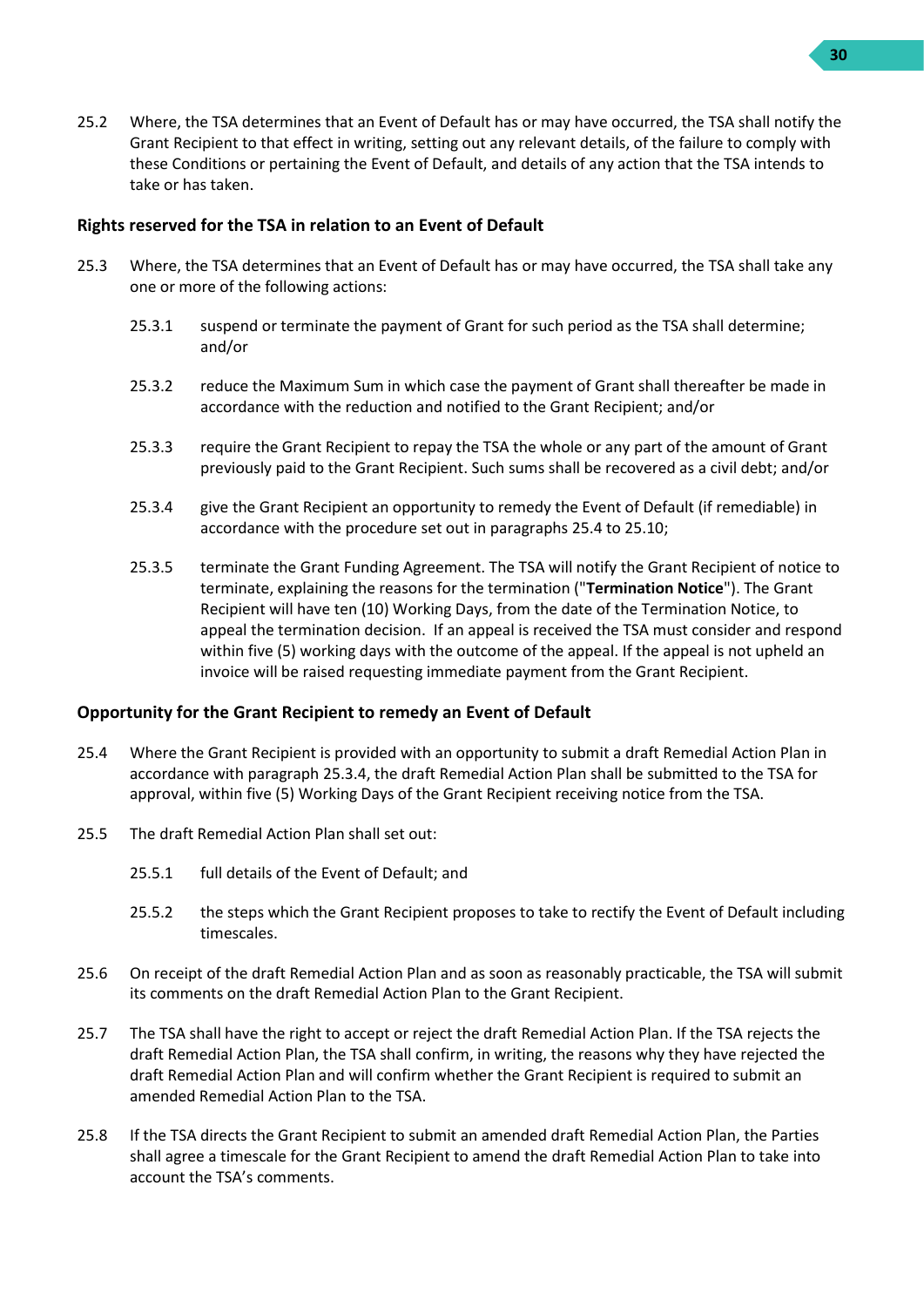- 25.9 If the TSA does not approve the draft Remedial Action Plan the TSA may, at its absolute discretion, terminate the Grant Funding Agreement.
- <span id="page-30-0"></span>25.10 The TSA shall not by reason of the occurrence of an Event of Default which is, in the opinion of the TSA, capable of remedy, exercise its rights under either paragrap[h 25.3.3](#page-29-3) or [25.3.4](#page-29-2) unless the Grant Recipient has failed to rectify the default to the reasonable satisfaction of the TSA.

#### **General Termination rights – Termination for Convenience**

- <span id="page-30-1"></span>25.11 Notwithstanding the TSA's right to terminate the Grant Funding Agreement pursuant to paragraph [25.3.4](#page-29-2) above, either Party may terminate the Grant Funding Agreement at any time by giving at least thirty (30) days written notice to the other Party.
- 25.12 If applicable, all Unspent Monies (other than those irrevocably committed in good faith before the date of termination, in line with the Grant Funding Agreement and approved by the TSA as being required to finalise the Funded Activities) shall be returned to the TSA within thirty (30) days of the date of receipt of either written notice of termination from the TSA under paragraph [25.11](#page-30-1) or a Termination Notice. If the Grant Recipient fails to repay the due sum within thirty (30) days the sum will be recoverable summarily as a civil debt.
- 25.13 If the TSA terminates the Grant Funding Agreement in accordance with paragraph [25.11](#page-30-1) the TSA may, subject to clause [25.14](#page-30-2), choose to pay the Grant Recipient's reasonable costs (including any reasonable costs irrevocably committed in good faith before the date of termination) in respect of the delivery of the Funded Activities performed up to the termination date. Reasonable costs will be identified by the Grant Recipient and will be subject to the Grant Recipient demonstrating that they have taken adequate steps to mitigate their costs. For the avoidance of doubt, the amount of reasonable costs payable will be determined solely by the TSA.
- <span id="page-30-2"></span>25.14 The TSA will not be liable to pay any of the Grant Recipient's costs or those of any sub-contractor, supplier or Consortium Member (if applicable) of the Grant Recipient related to any transfer or termination of employment of any employees engaged in the provision of the Funded Activities.

#### **Change of Status**

- <span id="page-30-3"></span>25.15 The Grant Recipient shall notify the TSA immediately in writing and as soon as the Grant Recipient is aware (or ought reasonably to be aware) that it is anticipating, undergoing, undergoes or has undergone a Change of Status, provided such notification does not contravene any Law.
- 25.16 The Grant Recipient shall ensure that any notification made pursuant to paragraph [25.15](#page-30-3) shall set out full details of the Change of Status including the circumstances suggesting and/or explaining the Change of Status.
- 25.17 Where the Grant has been awarded to a consortium and the Grant Recipient has entered into a collaboration agreement, the notification required under paragraph [25.15](#page-30-3) shall include any changes to the Consortium Members as well as the lead Grant Recipient.
- 25.18 Following notification of a Change of Status the TSA shall be entitled to exercise its rights under paragraph [25.1](#page-27-2) of these Conditions providing the Grant Recipient with notification of its proposed action in writing within three (3) months of:
	- 25.18.1 being notified in writing that a Change of Status is anticipated or is in contemplation or has occurred; or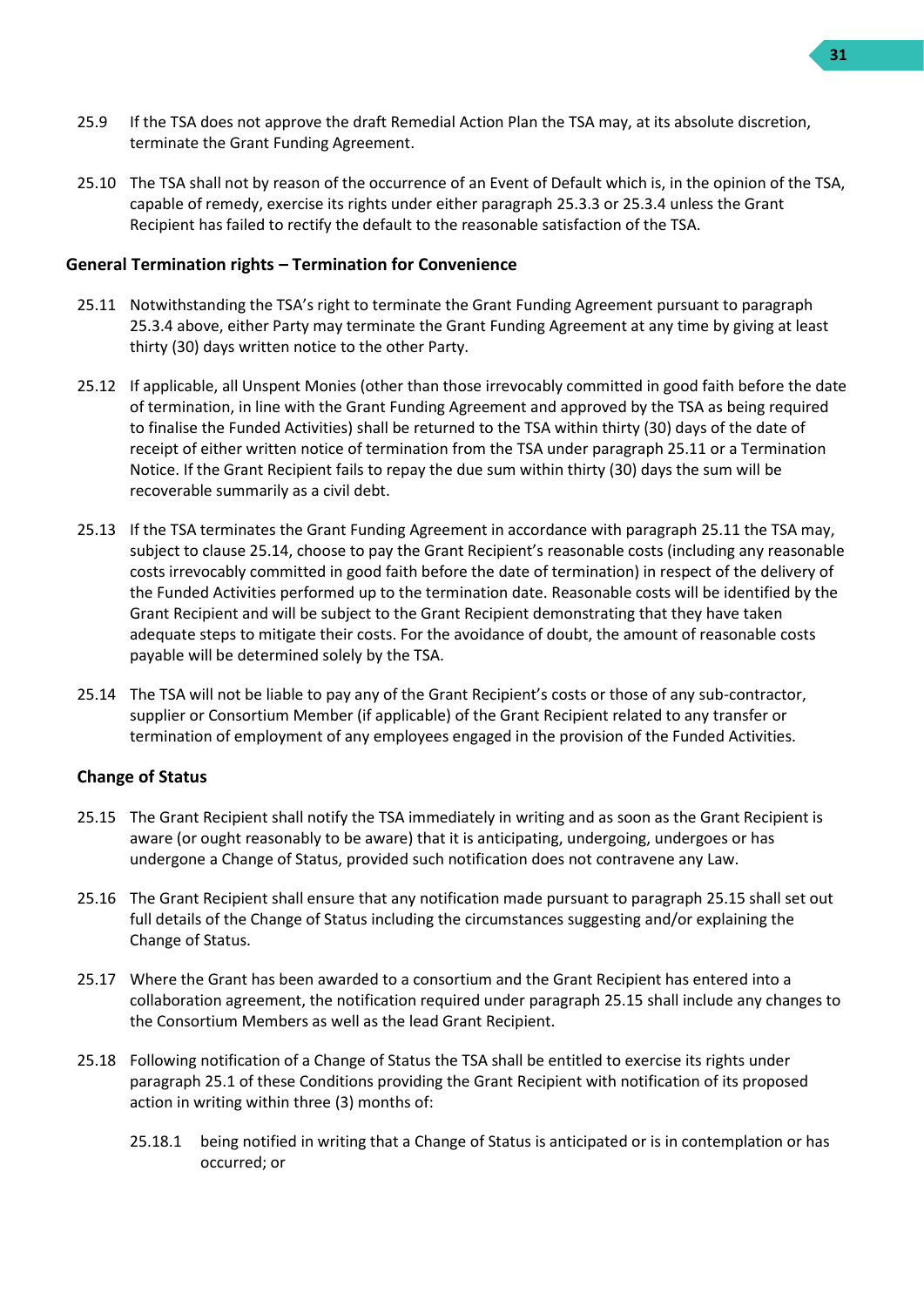- 25.18.2 where no notification has been made, the date that the TSA becomes aware that a Change of Status is anticipated or is in contemplation or has occurred,
- 25.19 The TSA shall not be entitled to terminate where the Grant Recipient notified the TSA of a Change of Status in accordance with paragraph [25.15](#page-30-3) and the TSA does not determine that the Change of Status falls within the scope of paragraph [25.1.18.](#page-28-0)

## <span id="page-31-0"></span>**26. FORCE MAJEURE**

- 26.1 If either the TSA or the Grant Recipient is prevented or delayed in the performance of any of its obligations under the Grant Funding Agreement by Force Majeure, that Party shall immediately serve notice in writing on the other Party specifying the nature and extent of the circumstances giving rise to Force Majeure, and shall subject to service of such notice and to paragrap[h 26.3](#page-31-3) have no liability in respect of the performance of such of its obligations as are prevented by the Force Majeure events during the continuation of such events, and for such time after they cease as is necessary for that Party, using all reasonable endeavours, to recommence its affected operations in order for it to perform its obligations.
- 26.2 If either the TSA or the Grant Recipient is prevented from performance of its obligations for a continuous period in excess of two (2) months, the other Party may terminate the Grant Funding Agreement forthwith on service of written notice upon the Party so prevented, in which case neither Party shall have any liability to the other except that rights and liabilities which accrued prior to such termination shall continue to subsist.
- <span id="page-31-3"></span>26.3 The Party claiming to be prevented or delayed in the performance of any of its obligations under the Grant Funding Agreement by reason of Force Majeure shall use reasonable endeavours to end Force Majeure or to find solutions by which the Grant Funding Agreement may be performed despite the Force Majeure.

#### <span id="page-31-1"></span>**27. DISPUTE RESOLUTION**

- 27.1 The Parties will use reasonable endeavours to negotiate in good faith, and settle amicably, any dispute that arises during the continuance of the Grant Funding Agreement.
- 27.2 All disputes and complaints (except for those which relate to the TSA's right to withhold funds or terminate the Grant Funding Agreement) shall be referred in the first instance to the Representatives of the Parties.
- 27.3 If the dispute cannot be resolved between the Representatives of the Parties within a maximum of ten (10) Working Days, then the matter will be escalated to formal meeting between the Grant Manager and the Grant Recipient's grant co-ordinator (or equivalent).
- 27.4 Nothing in this paragraph [27](#page-31-1) shall prevent either Party from applying at any time to the court for injunctive relief on the grounds of infringement, or threatened infringement, of the other Party's obligations of confidentiality contained in this Grant Funding Agreement or infringement, or threatened infringement, of Intellectual Property Rights.

## <span id="page-31-2"></span>**28. LIMITATION OF LIABILITY AND INDEMNITY**

28.1 The TSA accepts no liability for any consequences, whether direct or indirect, that may come about from the Grant Recipient delivering/running the Funded Activities, the use of the Grant or from withdrawal, withholding or suspension of the Grant. The Recipient shall indemnify and hold harmless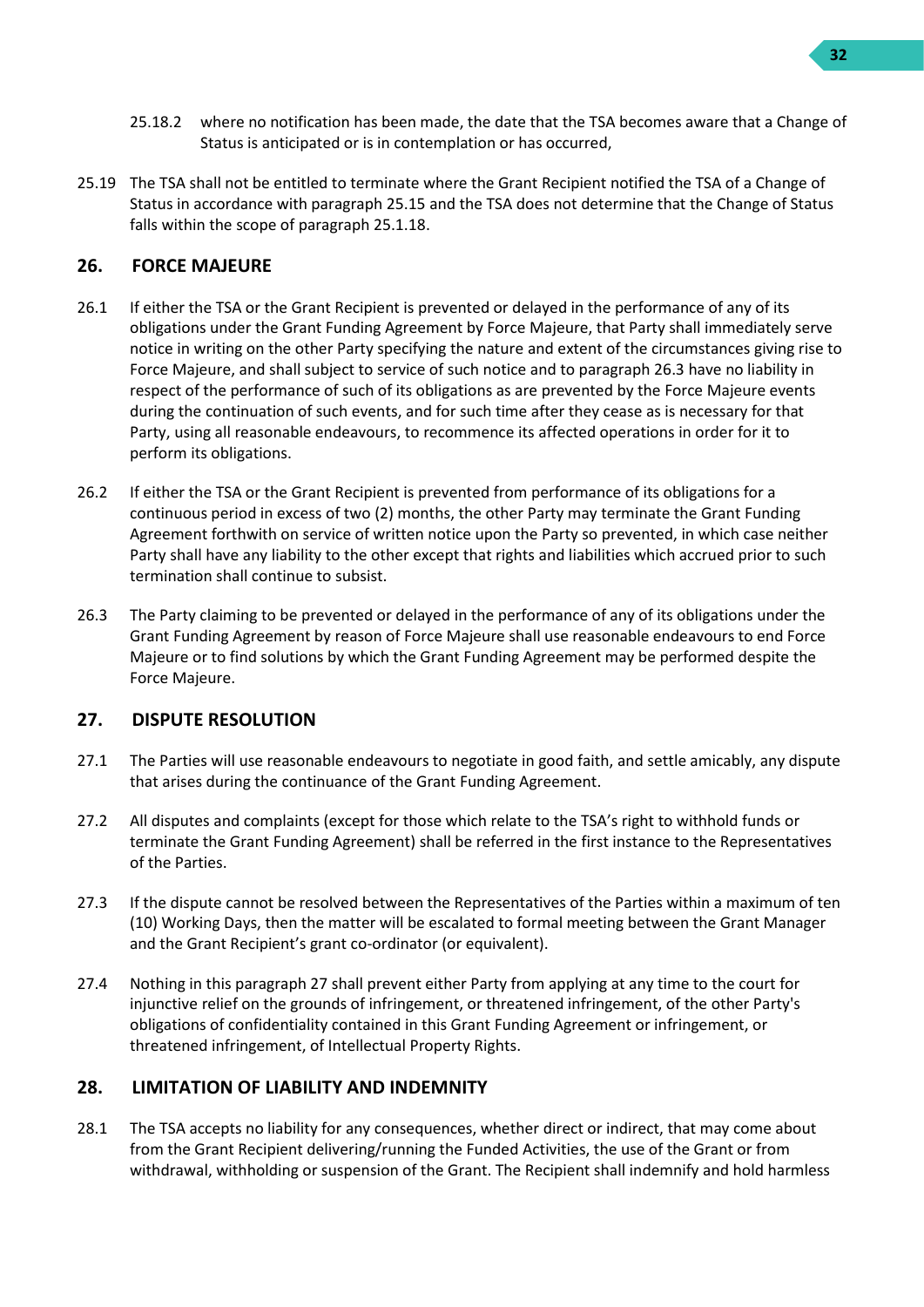the TSA, its Representatives with respect to all actions, claims, charges, demands Losses and proceedings arising from or incurred by reason of the actions and/or omissions of the Grant Recipient in relation to the Funded Activities, the non-fulfilment of obligations of the Grant Recipient under this Grant Funding Agreement or its obligations to Third Parties.

28.2 For any liability falling outside of paragraph [28](#page-31-2), the TSA's liability under this Grant Funding Agreement is limited to the amount of Grant outstanding.

## <span id="page-32-0"></span>**29. VAT**

- 29.1 If VAT is held to be chargeable in respect of the Grant Funding Agreement, all payments shall be deemed to be inclusive of all VAT and the TSA shall not be obliged to pay any additional amount by way of VAT.
- 29.2 All sums or other consideration payable to or provided by the Grant Recipient to the TSA at any time shall be deemed to be exclusive of all VAT payable and where any such sums become payable or due or other consideration is provided, the Grant Recipient shall at the same time or as the case may be on demand by HMRC in addition to such sums, or other consideration, pay to HMRC all the VAT so payable upon the receipt of a valid VAT invoice.

## <span id="page-32-1"></span>**30. CODE OF CONDUCT FOR GRANT RECIPIENTS**

- 30.1 The Grant Recipient acknowledges that by signing the Grant Funding Agreement it agrees to take account of the Code of Conduct, which includes ensuring that its Representatives undertake their duties in a manner consistent with the principles set out in the Code of Conduct.
- <span id="page-32-4"></span>30.2 The Grant Recipient shall immediately notify the TSA if it becomes aware of any actual or suspected breaches of the principles outlined in the Code of Conduct.
- 30.3 The Grant Recipient acknowledges that a failure to notify the TSA of an actual or suspected breach of the Code of Conduct may result in the TSA immediately suspending the Grant funding or terminating the Grant Funding Agreement and taking action to recover some or all of the funds paid to the Grant Recipient as a civil debt in accordance with paragraphs [25.3](#page-29-1) and [25.1.17.](#page-28-1)

#### <span id="page-32-2"></span>**31. NOTICES**

All notices and other communications in relation to this Grant Funding Agreement shall be in writing and shall be deemed to have been duly given if personally delivered, e-mailed, or mailed (first class postage prepaid) to the address of the relevant party, as referred to in Annex 7 (Contact Details) or otherwise notified in writing. All notices and other communications must be marked for the attention of the contact specified in Annex 7 (Contact Details). If personally delivered or if e-mailed all such communications shall be deemed to have been given when received (except that if received on a nonworking day or after 5.00 pm on any Working Day they shall be deemed received on the next Working Day) and if mailed all such communications shall be deemed to have been given and received on the second Working Day following such mailing.

## <span id="page-32-3"></span>**32. GOVERNING LAW**

These Conditions will be governed by and construed in accordance with the law of England and Wales and the Parties irrevocably submit to the exclusive jurisdiction of the English courts.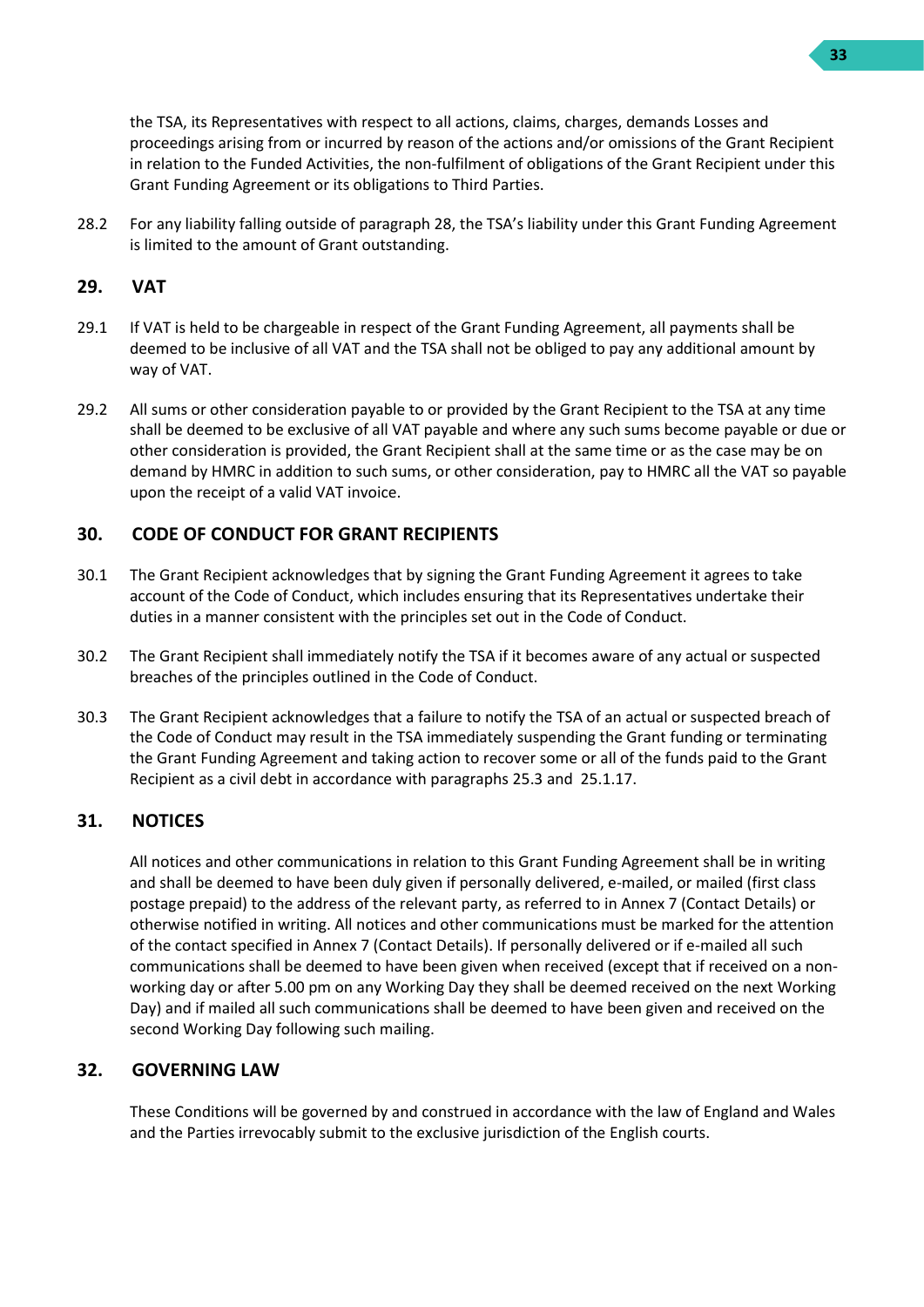## <span id="page-33-0"></span>**33. COUNTERPARTS**

This Grant Funding Agreement may be executed in any number of counterparts, all of which when taken together shall constitute one and the same instrument.

#### <span id="page-33-1"></span>**34. THIRD PARTY RIGHTS**

Unless it expressly states otherwise, this Grant Funding Agreement does not give rise to any rights under the Contracts (Rights of Third Parties) Act 1999 to enforce any term of this Grant Funding Agreement.